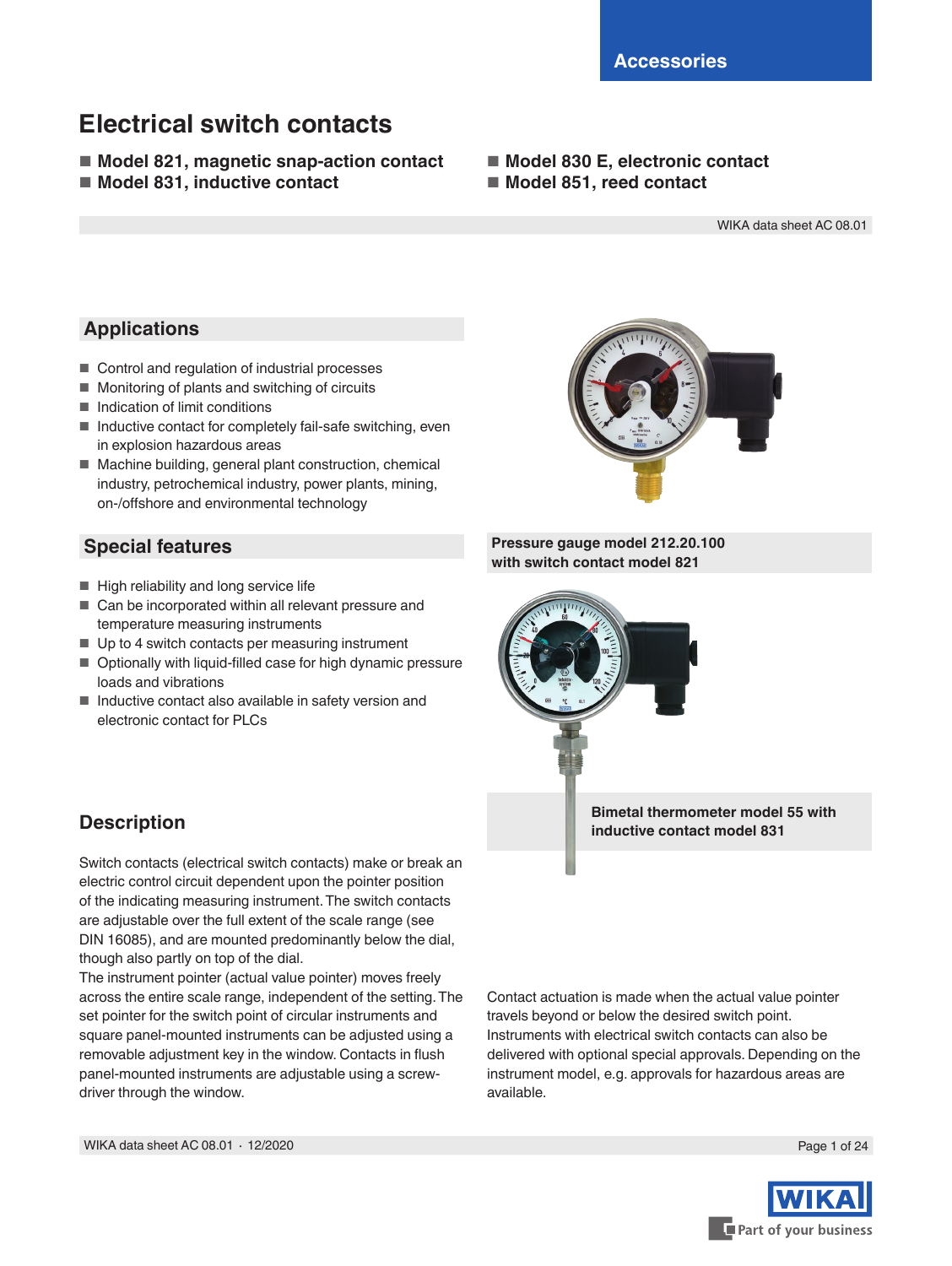## **Magnetic snap-action contact model 821**

### **Application**

These contacts can be used in almost all operating conditions, and even in liquid-damped instruments. The set pointer has an adjustable permanent magnet attached, giving a snap-action characteristic to the contacts, which, furthermore, strengthens the contact pressure. This snap action widely protects the contacts against harmful arc influences, but increases the switching switch hysteresis to 2 % up to 5 % of the measuring span. The switch hysteresis is the difference of the displayed values, measured by reversing the direction of movement and leaving the switch point unchanged. The signal output is achieved either ahead of or behind the movement of the actual value pointer.

Especially in temperature measurement technology, where bimetal measuring systems have only very small actuating forces, and when operating conditions exist in which no vibrations occur, **model 811 sliding contacts** are used. This contact type is not suitable for liquid-damped measuring instruments.

### **Specifications and loading tables**

If the specified data are observed, the switch contacts ensure perfect operation for many years. For higher loads (max. 1,840 VA) and also with instruments with liquid filling, we recommend our model 905.1x contact protection relay (page 9).

In accordance with DIN 16085, requirements on pressure measuring instruments with contacts for switching currents less than 24 V should be agreed specifically between the user and the manufacturer.

**For low switching voltages, to maintain switching reliability, the current to be switched should not be less than 20 mA. In order to ensure a high switching reliability of the contacts, even taking ambient influences into account, the switching voltage should not be below 24 V.**

When switching inductive or capacitive loads, the usual contact protection measures against contact erosion should be made.

For programmable logic controllers (PLCs), the model 830 E electronic contact is recommended (see page 14 ff.).

## **Specifications**

| Limit values for the contact                  | <b>Magnetic snap-action contact model 821</b>           | <b>Sliding contact model 811</b> |                      |  |
|-----------------------------------------------|---------------------------------------------------------|----------------------------------|----------------------|--|
| load with resistive load                      | unfilled instruments                                    | filled instruments               | unfilled instruments |  |
| Rated operating voltage U <sub>eff</sub> max. | 250 V                                                   | 250 V                            | 250 V                |  |
| Rated current: 1)                             |                                                         |                                  |                      |  |
| - Switch-on current                           | 1.0A                                                    | 1.0A                             | 0.7A                 |  |
| - Switch-off current                          | 1.0A                                                    | 1.0A                             | 0.7A                 |  |
| - Continuous current                          | 0.6A                                                    | 0.6A                             | 0.6A                 |  |
| Switching power max.                          | 30 W / 50 VA                                            | 20 W / 20 VA                     | 10 W / 18 VA         |  |
| <b>Contact material</b>                       | Silver-nickel (80 % silver / 20 % nickel / gold-plated) |                                  |                      |  |
| <b>Ambient temperature</b>                    | $-20$ $+70$ °C                                          |                                  |                      |  |
| Number of contacts max.                       | $\overline{4}$                                          |                                  |                      |  |

1) Values for current ratings shown in the above table apply to instruments with switch version S. For instruments with switch version L, the values should be halved. (For correlation, see Table, Page 3)

## **Recommended contact load with resistive and inductive loads**

| <b>Voltage in V</b>         |                          | Magnetic snap-action contact model 821 |                   |                     |                        | <b>Sliding contact model 811</b> |                     |                        |                   |
|-----------------------------|--------------------------|----------------------------------------|-------------------|---------------------|------------------------|----------------------------------|---------------------|------------------------|-------------------|
| $ $ (DIN IEC 38)<br>DC / AC | l unfilled instruments   |                                        |                   | filled instruments  |                        | unfilled instruments             |                     |                        |                   |
|                             | resistive load           |                                        | inductive<br>load | resistive load      |                        | inductive<br>load                | resistive load      |                        | inductive<br>load |
|                             | <b>Direct</b><br>current | Alternating<br>current                 | $cos \phi > 0.7$  | Direct cur-<br>rent | Alternating<br>current | $cos \phi$ > 0.7                 | Direct cur-<br>rent | Alternating<br>current | $\cos \phi$ > 0.7 |
|                             | mA                       | mA                                     | mA                | mA                  | mA                     | mA                               | mA                  | mA                     | mA                |
| 220/230                     | 100                      | 120                                    | 65                | 65                  | 90                     | 40                               | 40                  | 45                     | 25                |
| 110/110                     | 200                      | 240                                    | 130               | 130                 | 180                    | 85                               | 80                  | 90                     | 45                |
| 48/48                       | 300                      | 450                                    | 200               | 190                 | 330                    | 130                              | 120                 | 170                    | 70                |
| 24/24                       | 400                      | 600                                    | 250               | 250                 | 450                    | 150                              | 200                 | 250                    | 100               |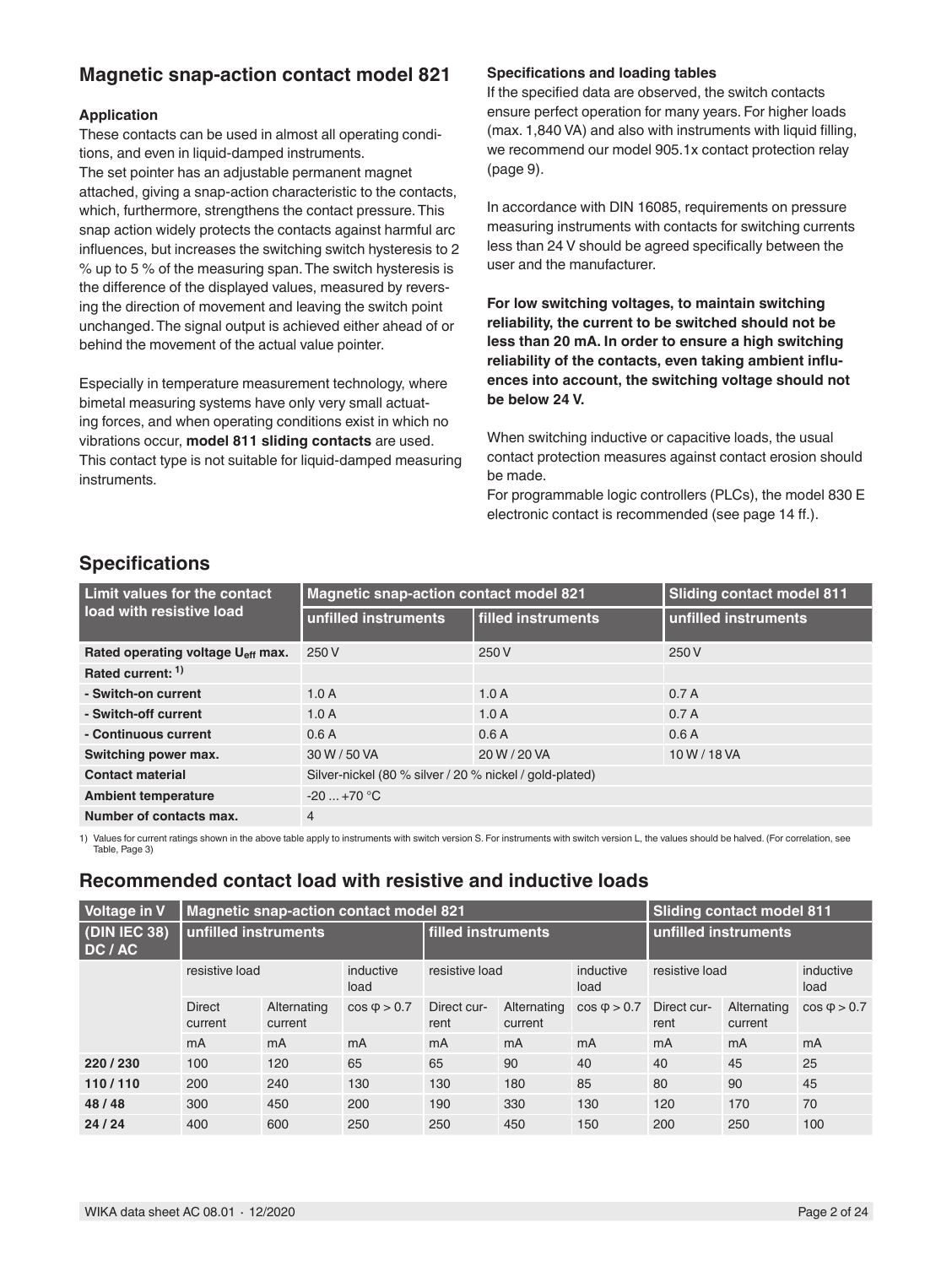## **Contact material**

Depending upon the switching conditions, the switch contacts are subjected to greater or lesser erosion due to the effects of the unavoidable arcing and through mechanical stress. As a result, when selecting the contact material, attention should be paid to the predominant operating conditions. The following contact materials are available:

#### **Silver-nickel composite material**

(80 % silver / 20 % nickel / gold-plated) Material properties:

- Higher hardness and rigidity
- Good erosion resistance
- Low inclination to fuse together
- Low contact resistance

Due to its good balance of properties and wide application possibilities, this composite is used as our standard material.

### **Platinum-iridium alloy**

(75 % platinum, 25 % iridium)

Platinum-iridium is exceptionally chemically resistant, and also hard and very resistant to erosion. It is used for high switching frequencies, high switching powers and in aggressive environments.

## **Special versions**

- Contacts with separate circuits
- Change-over contacts (break or make simultaneously at the set point)
- Contacts fixed
- Contacts coupled
- Contacts with parallel resistance 47 kΩ for cable break monitoring
- Contacts self-cleaning (only with NS 160)
- Contact adjustment lock leaded
- Contact adjustment key fixed
- Connector (instead of cable or cable socket)
- Special contact material platinum-iridium alloy

### **Allocation of switch version to basic instruments and measuring ranges**

(for the determination of limit values, see tables on page 2)

| <b>WIKA basic</b><br>instrument model | <b>Nominal size</b> | <b>Number of contacts in</b><br>the instrument | <b>Measuring spans</b> | <b>Switch version</b> |
|---------------------------------------|---------------------|------------------------------------------------|------------------------|-----------------------|
| 2xx.xx                                | 100 and 160         | $\mathbf{1}$                                   | $\leq$ 1 bar           | L                     |
| 2xx.xx                                | 100 and 160         | $\mathbf{1}$                                   | all others             | S                     |
| 2xx.xx                                | 100 and 160         | 2                                              | $\leq 1.6$ bar         | $\mathsf{L}$          |
| 2xx.xx                                | 100 and 160         | $\overline{2}$                                 | all others             | S                     |
| 2xx.xx                                | 100                 | 3 or 4                                         | $\leq 4$ bar           | $\mathsf{L}$          |
| 2xx.xx                                | 100                 | 3 or 4                                         | all others             | S                     |
| 2xx.xx                                | 160                 | 3 or 4                                         | $\leq$ 2.5 bar         | $\mathsf{L}$          |
| 2xx.xx                                | 160                 | 3 or 4                                         | all others             | S                     |
| 3xx.xx                                | 160                 | 14                                             | all                    | L                     |
| 4xx.xx                                | 100 and 160         | 14                                             | all                    | L                     |
| 5xx.xx                                | 100 and 160         | 14                                             | all                    | L                     |
| 6xx.50                                | 100                 | 1 or 2                                         | $\geq 100$ mbar        | L                     |
| 7xx.xx                                | 100 and 160         | 14                                             | all                    | L                     |
| 55                                    | 100 and 160         | 14                                             | all                    | L                     |
| 73                                    | 100 and 160         | 14                                             | all                    | L                     |
| 74                                    | 100                 | 14                                             | all                    | L                     |
| 76                                    | 100 and 160         | 14                                             | all                    | L                     |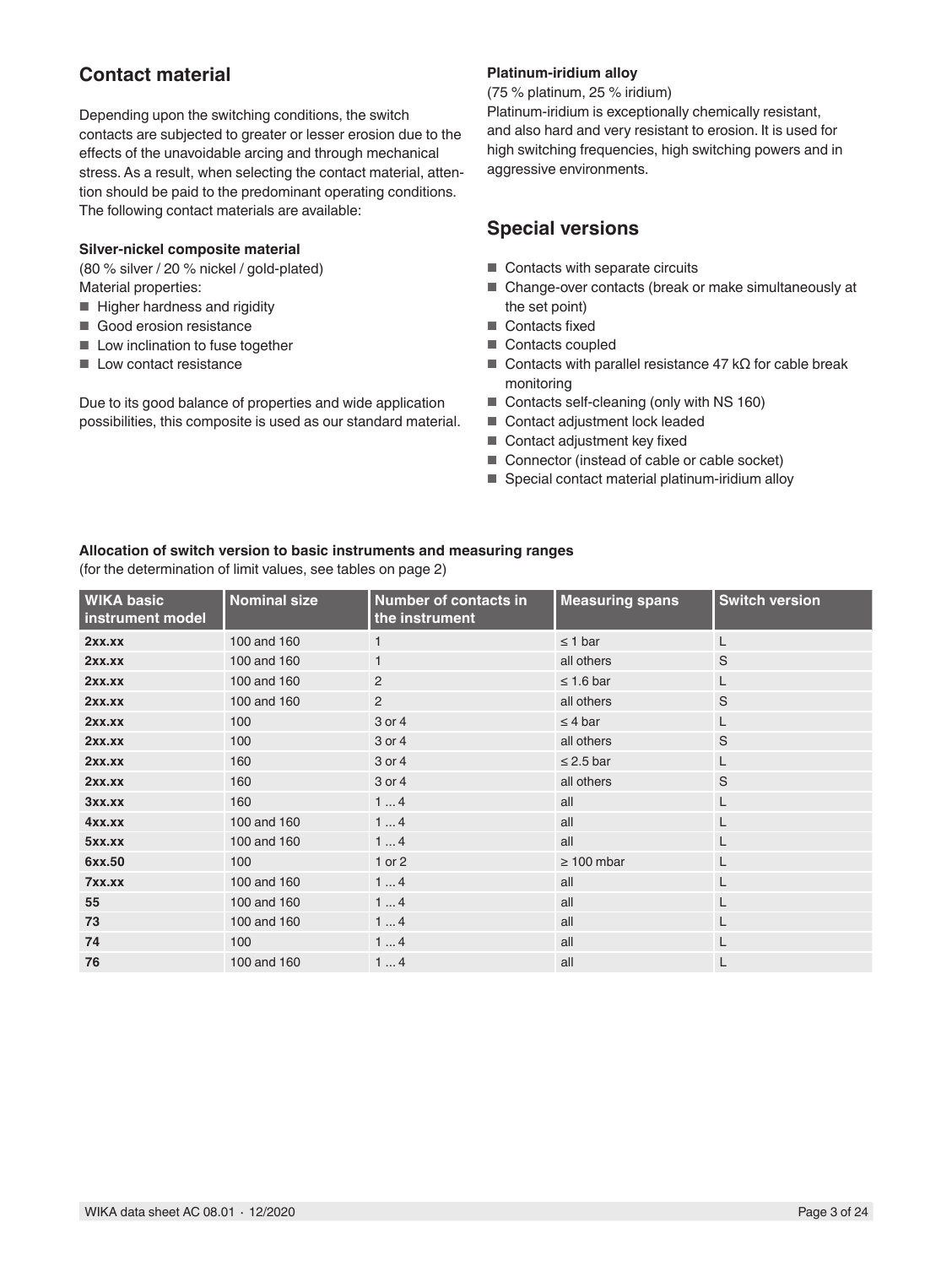## **Switching functions**

The following applies, as a general rule, to the switching functions of the model 821 magnetic snap-action contact and the model 811 sliding contact with our standard settings:

- **Index 1** behind the contact model no. means: **Contact makes** the circuit when the set point is exceeded.
- **Index 2** behind the contact model no. means: **Contact breaks** the circuit when the set point is exceeded.
- **Index 3** behind the contact model no. means: When the set value is exceeded, one circuit breaks and one circuit makes **simultaneously** (changeover contact).

For switch contacts with multiple contacts, the 1st contact is the one closest to the left start of scale value or end value (for vacuum gauge).

**The switching function,** described in the following table, **follows the clockwise rotary motion** of the instrument pointer (actual value pointer).

If the actual value pointer moves **anticlockwise, the reverse switching function** occurs!

**Note:** If the switch contacts are to be set (adjusted) anticlockwise, the index figures in brackets must be used in accordance with DIN 16085. Combinations are possible.

| Circuit dia-<br>gram         | Switching function on pointer movement in a clockwise<br>direction                                                            |               |                                   | <b>Contact model with switch-</b><br>ing function index for magnetic<br>snap-action contacts and sliding<br>contacts (special version) |
|------------------------------|-------------------------------------------------------------------------------------------------------------------------------|---------------|-----------------------------------|----------------------------------------------------------------------------------------------------------------------------------------|
| Single contact <sup>1)</sup> |                                                                                                                               |               |                                   |                                                                                                                                        |
|                              | Contact makes when the set point is<br>exceeded                                                                               |               | $\frac{1}{2}$                     | 821.1 and 811.1<br>(.5)                                                                                                                |
|                              | Contact breaks when the set point is<br>exceeded                                                                              |               |                                   | 821.2 and 811.2<br>(.4)                                                                                                                |
|                              | Contact changes over (change-over<br>contact), i.e. 1 contact breaks and 1<br>contact makes when the set point is<br>exceeded |               | $1\begin{array}{c} 2 \end{array}$ | 821.3 and 811.3<br>(.6)                                                                                                                |
| Double contact <sup>1)</sup> |                                                                                                                               |               |                                   |                                                                                                                                        |
|                              | 1st and 2nd contact makes when the<br>set points are exceeded                                                                 | $\frac{1}{2}$ | $\frac{1}{2}$                     | 821.11 and 811.11 (.55)                                                                                                                |
|                              | 1st contact makes, 2nd contact<br>breaks when the set points are<br>exceeded                                                  |               |                                   | 821.12 and 811.12<br>(.54)                                                                                                             |
|                              | 1st contact breaks, 2nd contact<br>makes when the set points are<br>exceeded                                                  |               | $\sqrt{2}$                        | 821.21 and 811.21<br>(.45)                                                                                                             |
|                              | 1st and 2nd contact breaks when the<br>set points are exceeded                                                                |               |                                   | 821.22 and 811.22<br>(.44)                                                                                                             |
| Triple contact $1$ )         |                                                                                                                               |               |                                   |                                                                                                                                        |
|                              | 1st contact breaks, 2nd contact<br>makes, 3rd contact breaks when the<br>set points are exceeded                              | $\frac{1}{2}$ | $\overline{3}$                    | 821.212 and 811.212<br>(.454)                                                                                                          |

1) When ordering, attach the corresponding index of the required switching functions (note order 1st, 2nd, 3rd contact) to the contact model no., see example 821.212.

The **connection terminals** and **connection wires** are marked in accordance with the table above. Protective conductors are always yellow-green. **Mounting options**: see page 20/21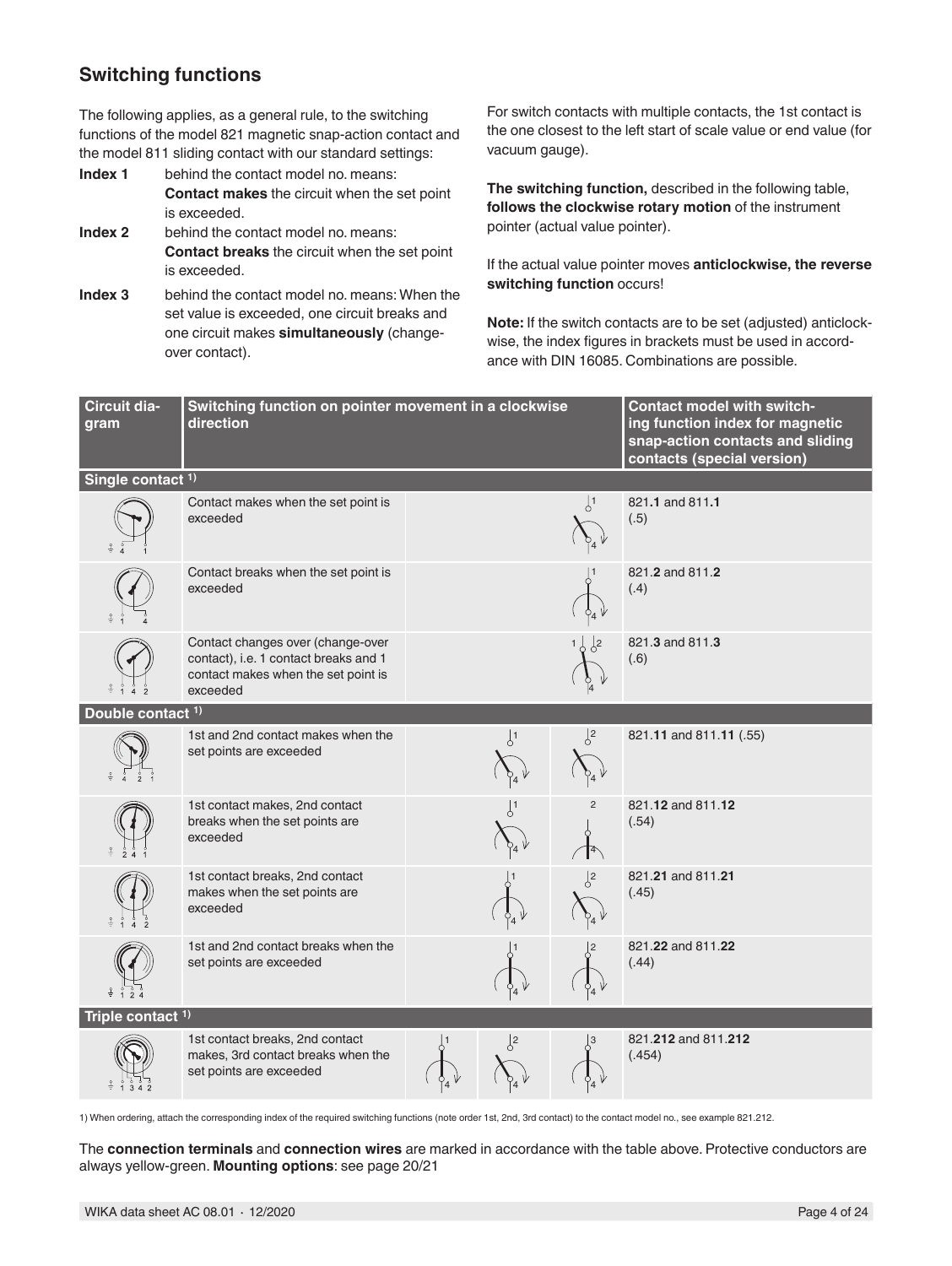## **Reed contact model 851**

### **Application**

Reed contacts are often used for switching small voltages and currents, since their hermetically sealed design, in combination with contacts in inert gas, cannot become corroded on the contact surfaces.

Their high reliability and low contact resistance make them suitable for a large number of applications. They include, for example, PLC applications, signal conversion in measuring instruments, signal lights, acoustic signal transmitters and many more.

Their hermetically sealed design makes these contacts ideally suited for use at high altitudes. However, the thinner the atmosphere, then the greater must be the contact clearance so that no contact burn occurs.

Reed contacts need no auxiliary power supply and are very insensitive to vibrations, due to their low weight. For 2 contacts, the individual switches are galvanically separated from each other.

#### **Note**

Due to its ability to simultaneously switch both the smallest currents and voltages as well as powers of up to 60 watts, this contact form is ideal for applications in which the signal has not yet been exactly defined in the planning phase.

#### **Operating principle**

A reed contact consists of three contact tongues (changeover contact, SPDT), made of a ferromagnetic material, which are fused in a glass body under an inert gas atmosphere.

To minimise wear and guarantee a low contact resistance, the contact tongues are provided with a metallic coating in the area of the contact surfaces. The reed contact is actuated by an external magnetic field (for example a permanent magnet) with a sufficient field strength. The switching status is maintained until the magnetic field strength has fallen below a certain value.

Predominantly, WIKA uses mainly bistable and magneticallybiased reed contacts. The bias maintains the signal status until a magnetic field having the opposite magnetic polarity resets the contact.

Due to the hard coating of the contact surface with, for example, ferromagnetic rhodium, the reed contact achieves a very long service life. The number of possible switching cycles of a reed contact depends largely on the level of the electrical load, but, based on experience, is in the range of 106 to 107.

If only signal loads or small loads are switched, then switching operations in excess of  $10<sup>8</sup>$  are easily achievable. With switching voltages below 5 V (arcing limit), switching operations beyond  $10<sup>9</sup>$  can be achieved. For capacitive or inductive loads, the use of a protective circuit is required since the resulting current, or voltage spikes would destroy the reed contact or at least significantly reduce its service life. For this, see the chapter on contact protection measures on page 7.

If a magnetic field passes the reed contact, both contact tongues attract each other and close the contact. The electrical current can flow.

If the magnetic field moves away, the field strength drops with increasing distance. The contact remains closed through the bistability. Only a new traverse of the reed contact with a magnetic field in the opposite direction opens the two contact tongues again. The electrical current is interrupted. As with other mechanical switches, the reed contact is also not bounce-free. However, the bounce times are shorter than most other mechanical contacts. Nevertheless, this physical property should be considered, especially in PLC applications (keyword: software debounce / button debounce).

#### **Example:**

If the switch point for a 10 bar switchGAUGE is set, for example, to 1 bar and the instrument pointer sweeps this value with the magnet in the positive direction, the reed contact will change state and maintain it, even if the pointer continues to 10 bar.

The reed contact will only further change its state if the pointer passes 1 bar in the direction of 0.

### **Functional diagram**

NO = normally open

Reed contact, SPDT (change-over contact), not activated



Reed contact, SPDT (change-over contact) activated

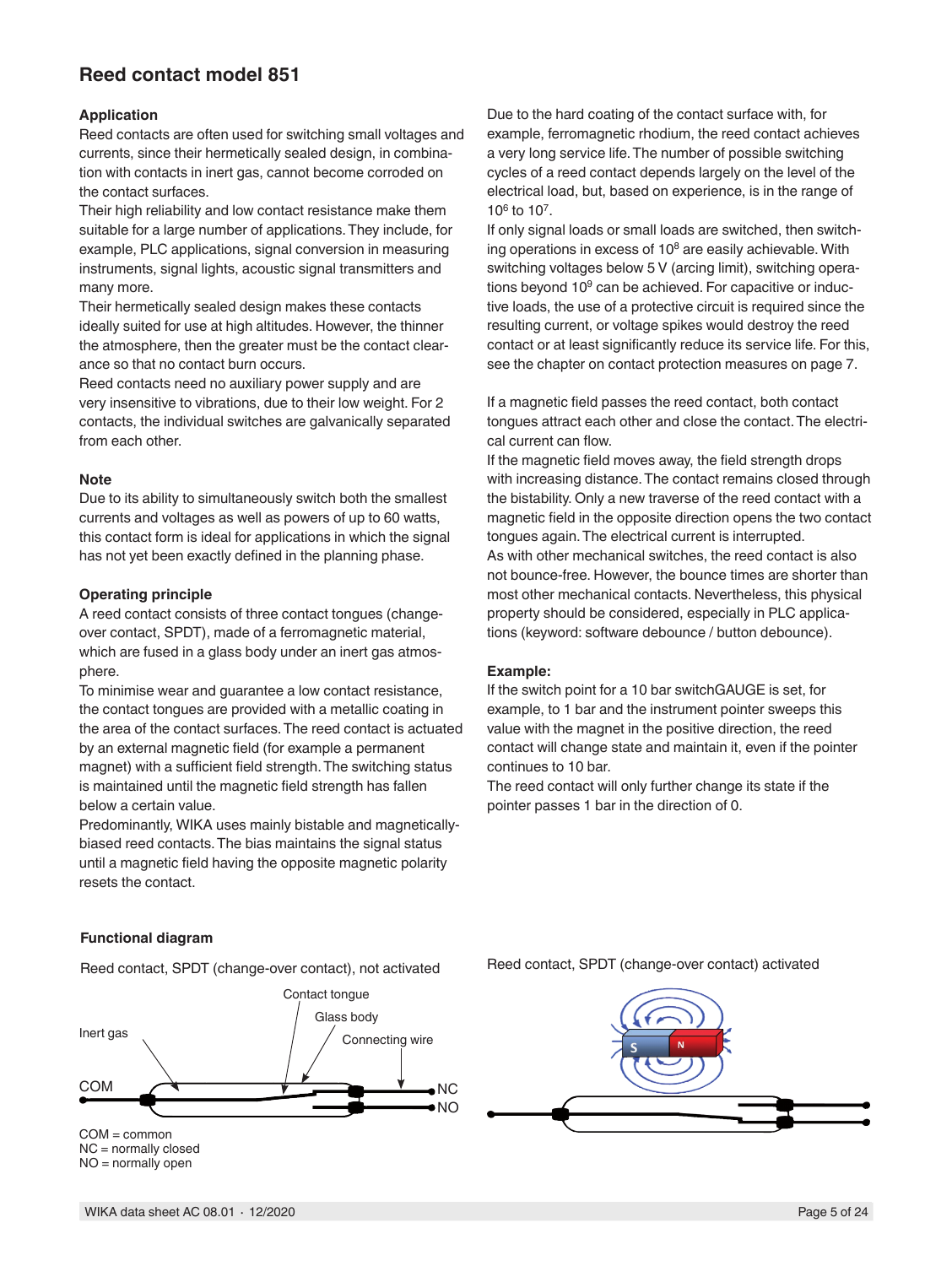## **Specifications, reed contact model 851**

This contact can be built-in in the following models:

- 712.15.100
- 712.15.160
- 732.15.100
- 732.15.160
- PGS23.100
- PGS23.160
- PGS63HP.100
- PGS63HP.160
- PGS43,100
- PGS43.160
- PGS43HP.100
- PGS43HP.160
- DPGS43,100
- DPGS43.160
- DPGS43HP.100
- DPGS43HP.160
- APGS43.100
- APGS43.160

| Limit values for the contact load with resistive load |                     |  |  |  |
|-------------------------------------------------------|---------------------|--|--|--|
| <b>Contact version</b>                                | Change-over contact |  |  |  |
| Type of contact                                       | bistable            |  |  |  |
| Max. switching voltage                                | AC 250 V / DC 250 V |  |  |  |
| Min. switching voltage                                | not required        |  |  |  |
| <b>Switching current</b>                              | $\leq$ 1 A          |  |  |  |
| Min. switching current                                | not required        |  |  |  |
| <b>Transport current</b>                              | $<$ 2A              |  |  |  |
| $cos \phi$                                            | 1                   |  |  |  |
| <b>Switching power</b>                                | 60 VA/W             |  |  |  |
| Contact resistance (static)                           | 100 $m\Omega$       |  |  |  |
| <b>Insulation resistance</b>                          | $10^9$ O            |  |  |  |
| <b>Breakdown voltage</b>                              | DC 1,000 V          |  |  |  |
| Switching time incl. contact<br>chatter               | $4.5$ ms            |  |  |  |
| <b>Contact material</b>                               | Rhodium             |  |  |  |
| <b>Switch hysteresis</b>                              | 35%                 |  |  |  |

- The limit values presented here must not be exceeded independently of each other.
- When using two contacts, these cannot be set to the same point. In this case, a minimum clearance of approx. 30° is required.
- The adjustment range of the contacts is 10 ... 90 % of the scale.
- The Switch hysteresis can be set in manufacturing such that the reed contact will actuate exactly at the required switch point. For this, we need the switching direction to be specified on order.
- In the model 700.0x and 230.15 2" pressure gauges, further reed contacts are used. For the specifications, please refer to the data sheets.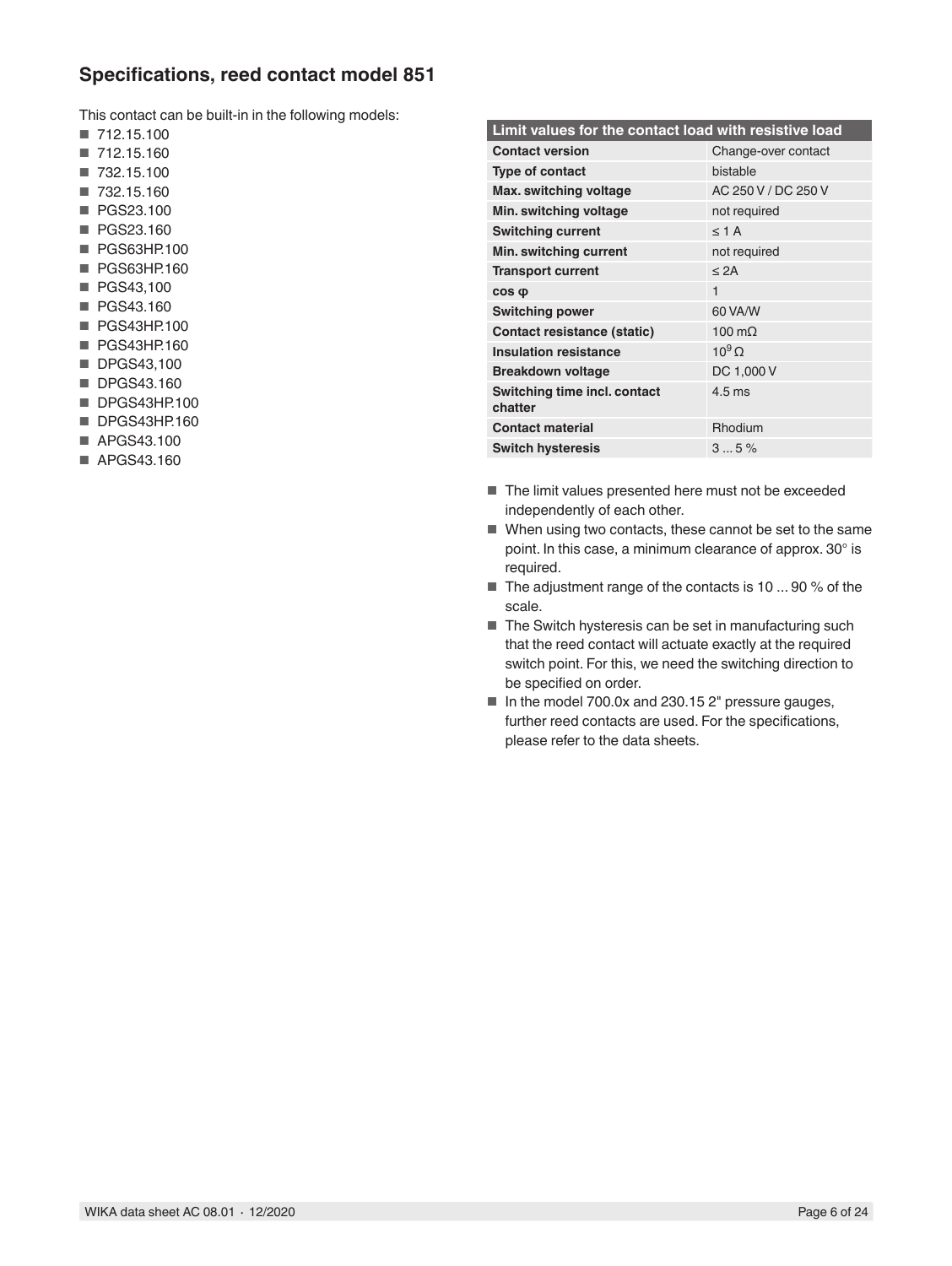## **Reasons for an overload of magnetic snap-action or reed contacts**

### **General information**

Each mechanical switch has 4 physical limits. These are:

- Maximum electrical switching voltage
- Maximum electrical switching current
- Maximum electrical load to be switched
- Maximum mechanical switching frequency

Outside these specified physical limits, the switch should not be operated. Should even only one of these limits be exceeded during operation, the service life of the switch will be shortened. The further that one or more limits are exceeded, the greater the shortening of the life of the switch - even as far as immediate failure.

## **Causes of electrical overload**

### **Maximum electrical switching voltage**

When switching an electrical load, an arc may arise, more or less visible, between the contact surfaces. Due to the resulting, locally limited, high heat, the contact material gradually evaporates during each switching process (material loss, burn-off). The higher the voltage to be switched, the larger are the arcs and thus the contact material evaporates more and faster. The contact will be permanently damaged.

### **Maximum electrical switching current**

When switching an electrical current, the contact surface will be heated through the charge carrier flow (contact resistance). If the maximum permissible switching current is exceeded, the contacts begin to fuse together. This can lead to the welding or sticking of the two contact surfaces. The contact will be permanently damaged.

#### **Maximum electrical power**

The maximum electrical power which a contact can switch is defined as the switching voltage multiplied by the switching current. This electrical power heats the contact and should not be exceeded (welding, sticking).

The contact will be permanently damaged.

#### **Maximum mechanical switching frequency**

The maximum possible switching frequency is dependent upon the wear of the bearing points and also the material fatigue.

#### **Minimum electrical values**

Each mechanical contact also has a contact resistance due to impurity layers (impurity-film resistance  $R_F$ ).

This impurity-film resistance exists through oxidation or corrosion on the contact surfaces and increases the electrical resistance of the switch.

With switching of small loads, this layer is not penetrated. Only by switching higher voltages and currents is this destroyed. This effect is known as fritting, and the required minimum voltage is the fritting voltage.

If this voltage is not reached when switching, the impurity-film resistance will continue to increase and the switch will cease to work. This effect is reversible.

## **Further notes**

Such electrical overloads can be based, for example, on the following:

- Filament lamps absorb up to 15 times more current at the moment of switching-on than during operation (nominal value).
- Capacitive loads, at the moment of switching on, create a short circuit (long control lines, lines running parallel to each other).
- Inductive loads (relay, fuse, solenoid valve, rolled cable drum, electric motors) generate, on switching, very high voltages (up to 10 times the rated voltage).

## **Contact protection measures**

Mechanical contacts must not exceed the specified electrical values for switching current and switching voltage, not even for a short time only.

For capacitive or inductive loads we recommend one of the following protective circuits:

### **1. Inductive load with DC voltage**

With DC voltage the contact protection can be achieved via a free-wheeling diode, connected in parallel to the load. The polarity of the diode must be arranged so that it closes when the operating voltage is on.



**Example: Contact protection measure with free-wheeling diode**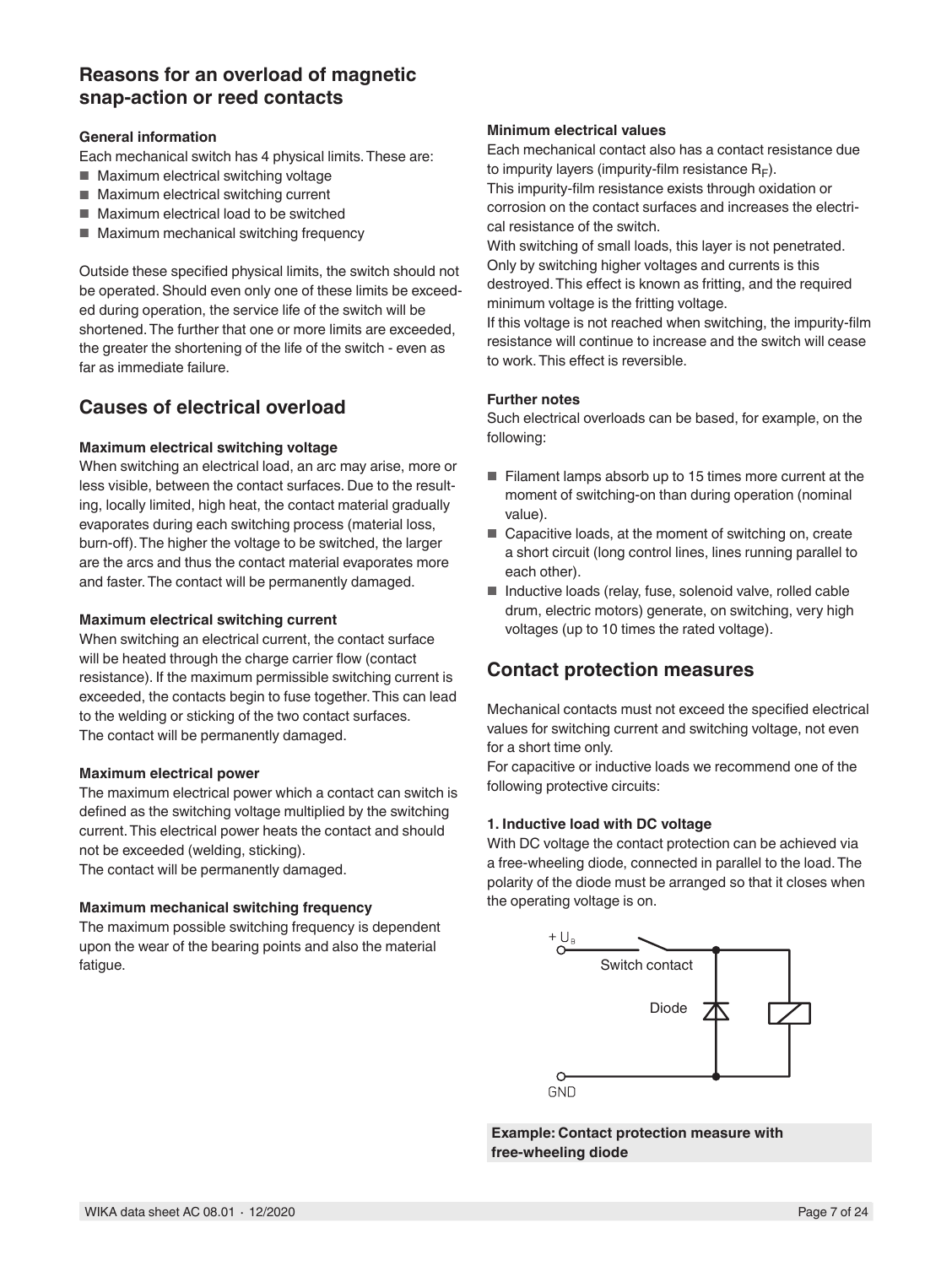### **2. Inductive load with AC voltage**

With AC voltage, two protection measures are possible.



#### **Example: Contact protection measure with voltagedependent resistor VDR**



#### **Example: Contact protection measure with RC element**

#### **3. Capacitive load**

With capacitive loads elevated make currents arise. These can be reduced by series-connecting resistors in the supply line.



**Example: Contact protection measure with currentlimiting resistor**

### **Contact curve**

The hatched area of the contact curve shows the permissible electrical values for the respective contact.

The voltage to be switched must neither be above the maximum nor below the minimum switching voltage  $(V_{max} \leq U_s \leq V_{min}).$ 

The current to be switched must neither be above the maximum nor below the minimum switching current  $(Amax \leq ls \leq Amin)$ .

The power to be switched may only lie below the limit curve.

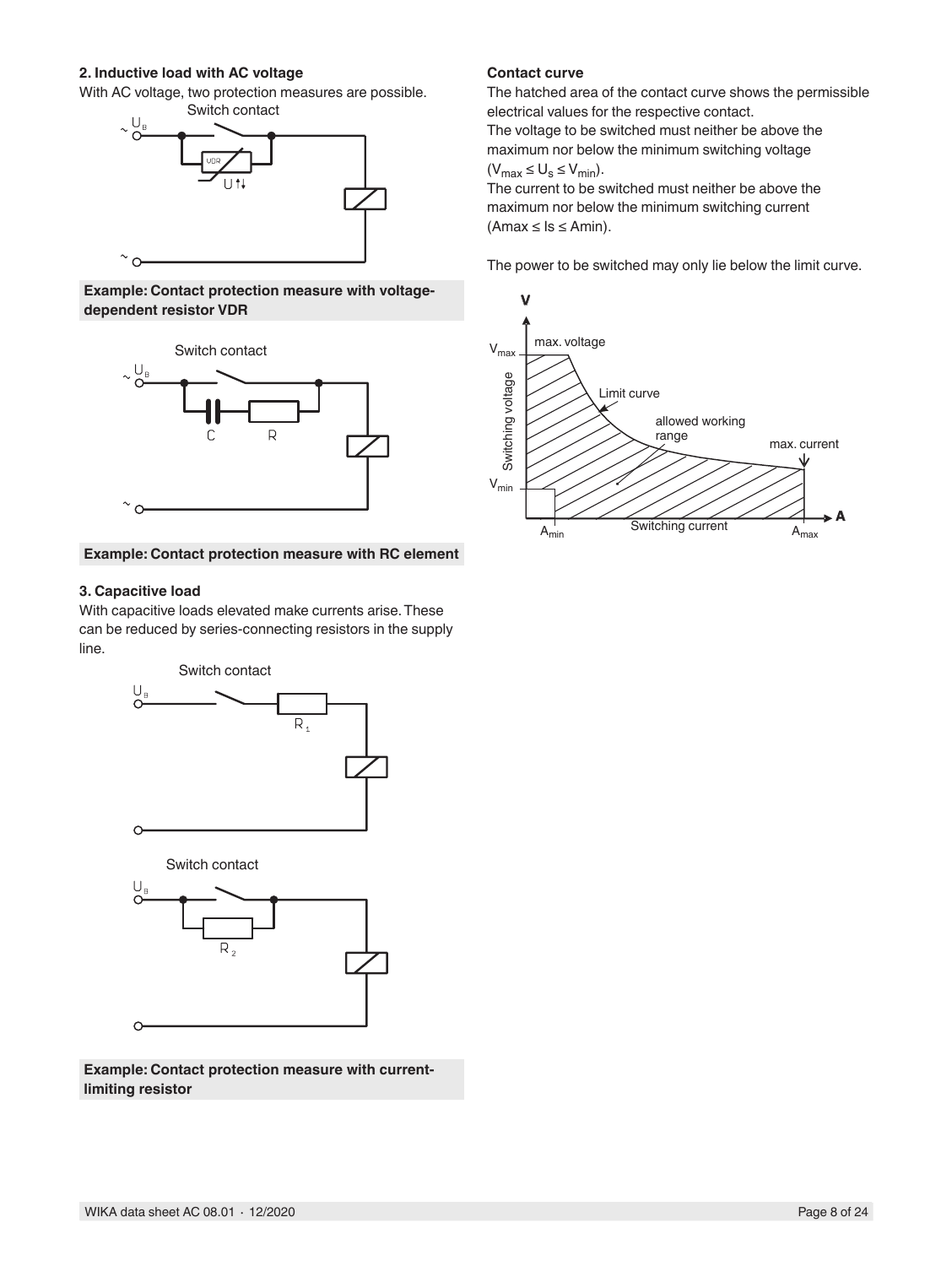## **Contact protection relay**

Contact protection relays are used for model 821 and model 811 switch contacts if the permissible switching power of the contacts is not sufficient.

The contact protection relays are controlled by the switch contacts and switch the load.

On the contact side, you are working with a low control voltage, but on the output side can be a high load.

Contact protection relays consist of a power supply, control unit, switching amplifier and relay output. The contacts are supplied with a clocked DC voltage of 35 ... 40 V from the control unit (i.e. only about every hundredth switching occurs under voltage). This way, optimal contact protection and switching reliability for several million switching cycles is achieved.

Liquid-filled measuring instruments with contacts, which switch frequently, should generally be operated with contact protection relays. Although the filling increases the service life of the mechanical measuring system, at the same time it increases the erosion of the contact pins.

In addition to the outputs for operating the contacts, an additional output with a DC voltage of 24 V (max. 20 mA) is available. With this, for example, control lamps or transmitters can be supplied.

In order to suppress unintentional switching (e.g. vibration), the switching signal must apply for a min. 0.5 seconds, so that the output of the contact protection relay switches (fall delay).

## **Model overview**

| Model                    | for connection to<br><b>instruments</b>       | <b>Function/output</b>                                                                                  |                                                                                                                                                                                                                                                                             |
|--------------------------|-----------------------------------------------|---------------------------------------------------------------------------------------------------------|-----------------------------------------------------------------------------------------------------------------------------------------------------------------------------------------------------------------------------------------------------------------------------|
| 905.12<br><b>MSR 010</b> | with 1 contact                                | 1 switch contact / change-over<br>contact                                                               | Contact protection relay<br> MSR 010 <br>L - N 230 V 4560 Hz<br>42<br>L<br>$\circ$<br>1036688<br>N 82 81<br>41 43<br>Permissible contact load:<br>DC voltage output:<br><b>DC 24 V</b><br>1,840 VA, 250 V, 8 A                                                              |
| 905.13<br><b>MSR 020</b> | with 2 contacts                               | 2 switch contacts / change-<br>over contacts                                                            | Contact protection relay<br>MSR 020<br>L - N 230 V 4560 Hz<br>42<br>52<br>522<br>ò-12<br>$\mathbb{I}$<br>$\mathbb{I}$<br>$\circ$<br>$ \circ$<br>1036696<br>41 43 51 53 N 82 81<br>DC voltage output:<br>Permissible contact load:<br><b>DC 24 V</b><br>1,840 VA, 250 V, 8 A |
| 905.14<br><b>MSR 011</b> | with 2 contacts<br>(Function 21 is essential) | Two-point controller / bistable<br>change-over contact<br>(for interval switching with<br>pump control) | Contact protection relay<br><b>MSR 011</b><br>L - N 230 V 4560 Hz<br>42<br>Ó<br>1036700<br>43<br>N 82 81<br>41<br>DC voltage output:<br>Permissible contact load:<br><b>DC 24 V</b><br>1,840 VA, 250 V, 8 A                                                                 |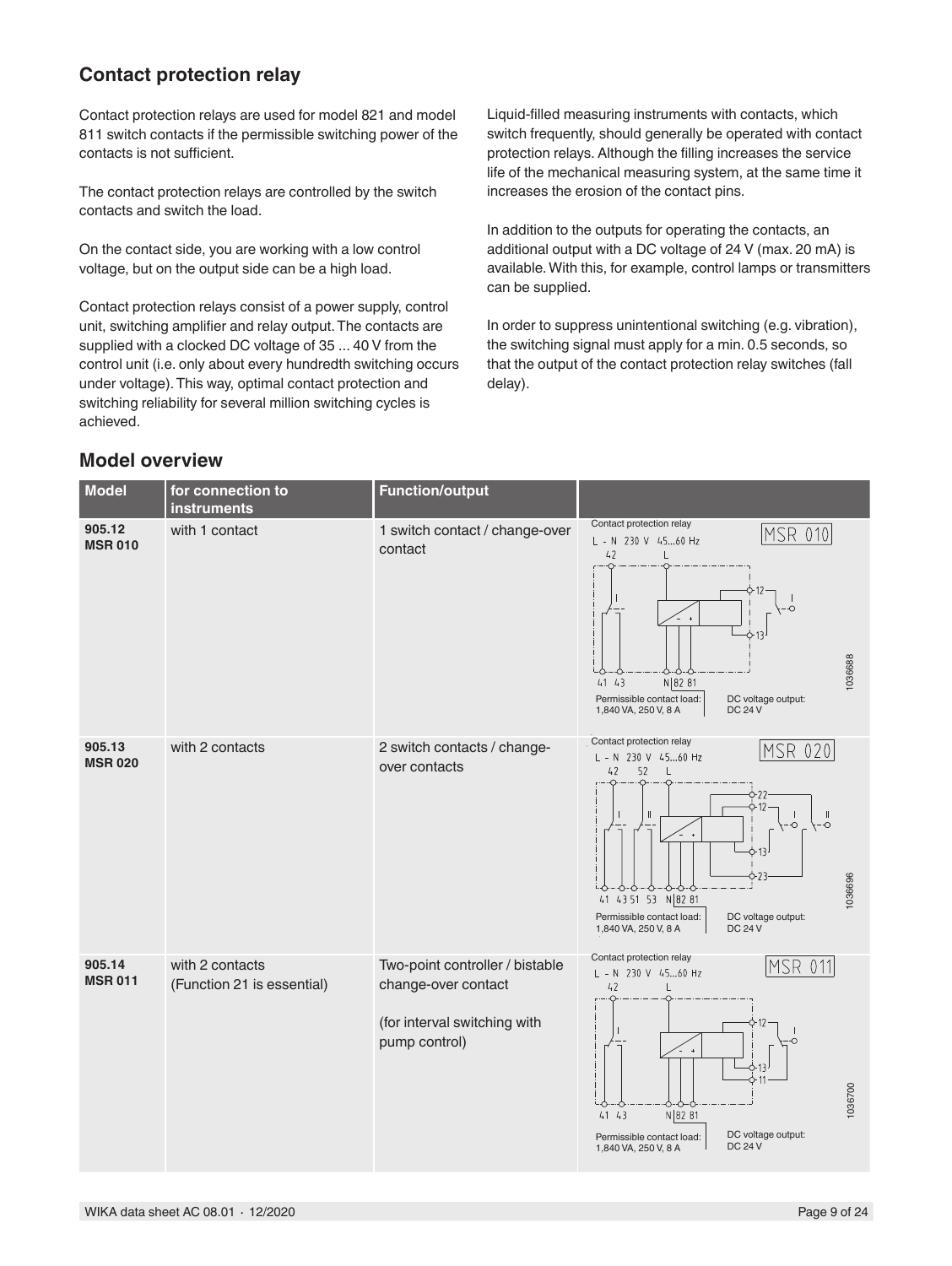| <b>Specifications</b>               | Contact protection relay model 905.12  14                                                                         |
|-------------------------------------|-------------------------------------------------------------------------------------------------------------------|
| <b>Power connection</b>             | AC 230 V -10 % / +6 %, 45  60 Hz                                                                                  |
| <b>Power consumption</b>            | approx. 2.5 VA                                                                                                    |
| <b>Pulse control voltage</b>        | 35 to 40 V; galvanically isolated from the mains                                                                  |
| <b>Pulse duration ratio: Pause</b>  | $1:100$ (typical)                                                                                                 |
| <b>Pulse width</b>                  | $250 \,\mu s$ (typical)                                                                                           |
| <b>Fall delay</b>                   | approx. 0.5 s                                                                                                     |
| <b>Relay output</b>                 | potential-free, change-over contact or changeover - bistable - (see Model overview)                               |
| Permissible load                    | AC 250 V, 8 A, 1,840 VA                                                                                           |
| <b>Voltage output</b>               | <b>DC 24 V</b>                                                                                                    |
| Permissible load                    | $20 \text{ mA}$                                                                                                   |
| Pin assignment                      | <b>DIN 45410</b>                                                                                                  |
| Ingress protection per IEC/EN 60529 | Protective insulation                                                                                             |
| <b>Isolation class</b>              | C/250 V per VDE 0110                                                                                              |
| Case - dimensions per drawing       | Form C, page 15                                                                                                   |
| Case - material                     | Polyamide 6.6, green                                                                                              |
| <b>Protection class</b>             | Case: IP40, terminals: IP20                                                                                       |
| <b>Temperature range</b>            | 070 °C                                                                                                            |
| <b>Mounting</b>                     | Standard rail 35 x 7.5 mm per DIN 50022<br>(Adapter for individual mounting is included in the scope of delivery) |

## **Connection examples for the contact protection relay**

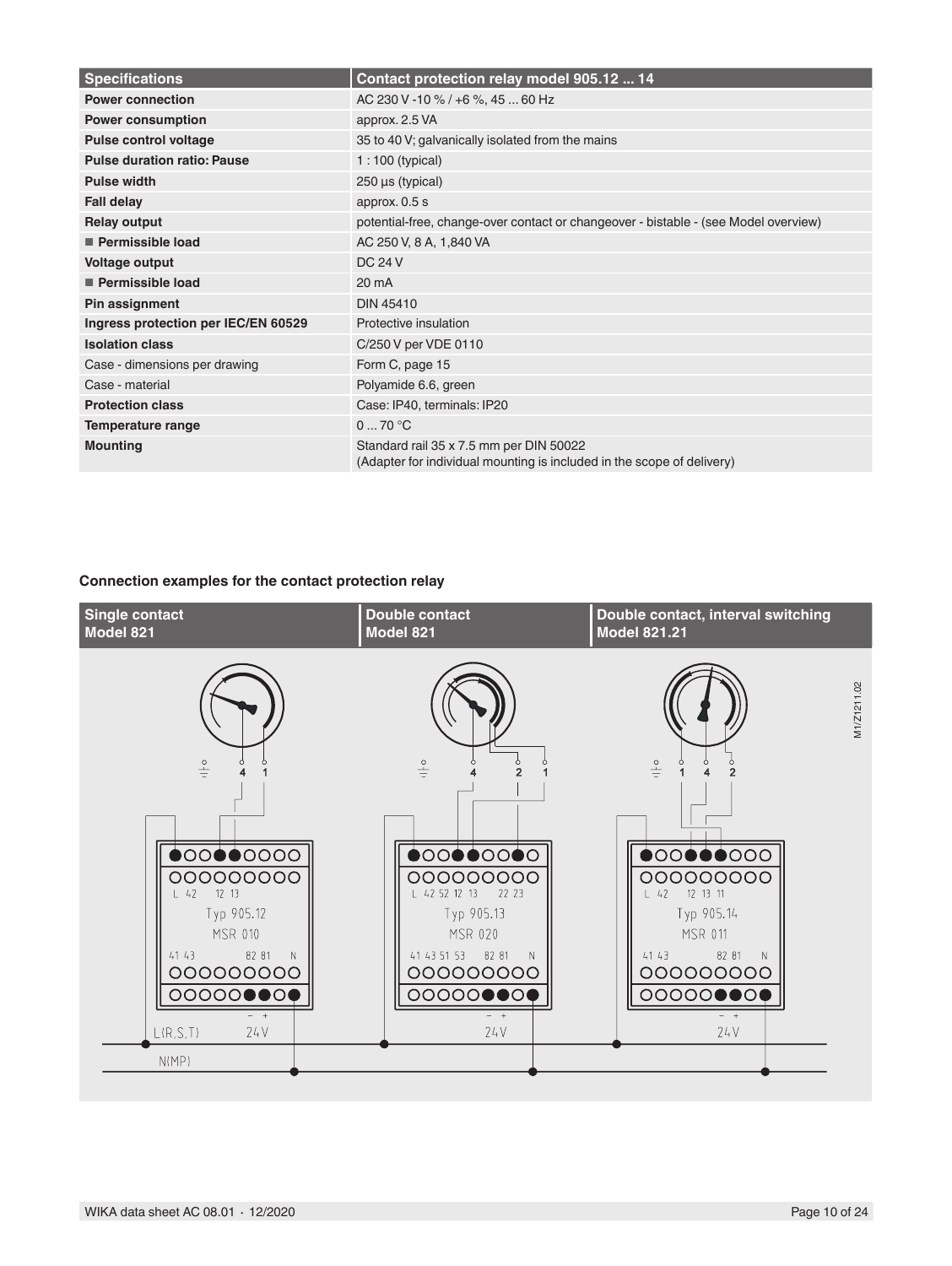## **lnductive contact model 831**

#### **Application**

Measuring instruments with WIKA inductive contacts may be used in zone 1 and 2 hazardous areas. Provided that they are supplied from a suitable and certified control circuit (e.g. WIKA model 904.28 control unit).

Outside of hazardous areas, these WIKA inductive contacts are primarily used where particularly safe switching at higher switching rates is important. Since the contacts also work in liquid filling, such instruments can even be used in very specific operating conditions. Some typical application areas are in chemical, petrochemical and nuclear plants.

### **Operating principle**

The WIKA inductive contact works in a non-contact way. Essentially, it consists of the control head (initiator), attached to the set pointer, with its fully potted electronics and the mechanical assembly with the moving flag. The flag is moved by the instrument pointer (actual value pointer).

The control head is supplied with a DC voltage. When the flag enters the slot in the control head, this then increases its internal resistance (= damped condition / the initiator has high impedance). The subsequent change in the current acts as the input signal for switching amplifiers of the control unit.

### **Advantages of the WIKA inductive contact**

- Long service life due to non-contact sensor
- Low influence on the display
- Universal application, even with filled instruments
- Insensitive against aggressive environments (potted electronics, non-contact contact operation)
- Explosion-protected, can be used in zone 1 and 2

#### **Design concept of the WIKA inductive system**

The WIKA inductive system consists of the WIKA inductive contact built in to the measuring instrument (as already described) and the WIKA control unit (see page 15 ff.).

The **control unit** consists of

- Power supply unit
- Switching amplifier
- Output relay

The power supply unit converts the AC mains voltage into a DC voltage. The switching amplifier supplies the control head and switches the output relay. Via the output relay, high electrical powers can be switched.

#### There are two **designs for the WIKA control unit:**

- with **intrinsically safe** control circuit (Ex version)
- with **non-intrinsically safe** control circuit (non-Ex version)

The **intrinsically safe control units** conform to EN 50014 / EN 50020 and are type tested. With them, inductive contacts can be used in zone 1 or 2 hazardous areas.

**Note**: The control unit itself must be installed outside the hazardous area!

The switch behaviour of the control unit can be manipulated by inserting wire bridges or through slide switches. A reversal of the direction of action can be achieved: e.g. due to the flag in the slot sensor, the output relay is either de-energised or energised. In addition, line break monitoring can be switched on.

With the **non-intrinsically safe control unit**, inductive contacts should not be used in hazardous areas. Their direction of action is fixed. The output relay is de-energised when the flag passes through the air gap. The line break monitoring is in series. In addition to the outputs for operating the switch contacts, an additional output with a DC voltage of 24 V (max. 20 mA) is available. Thus, for example, control lamps can be powered.

#### **Functional diagram**



The control unit effectively works without influence on the measuring system. The non-contact "contact system" produces no wear within the electrical system. The assembly dimensions correspond to the model 821 contacts. Setting of the set points is carried out as for these contacts.

Ambient temperature: -25  $\dots$  +70 °C <sup>1)</sup>

Control head used (slot sensor): Model 831

1) With use in hazardous areas, the upper limit values for the ambient temperature, specified in the test certificate, must be observed! These are dependent upon the voltage, current, power and temperature class.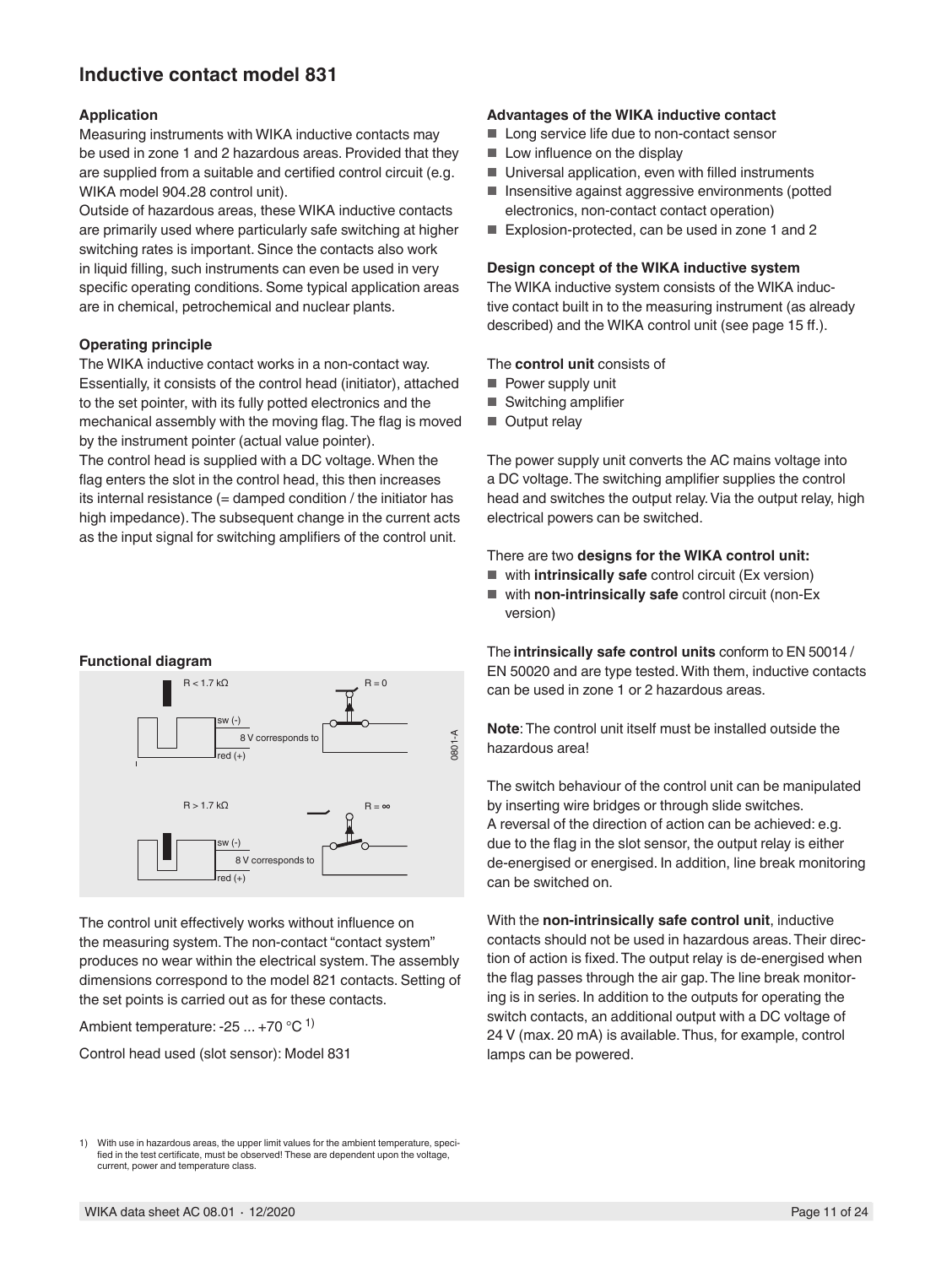## **Switching functions**

The following applies, as a general rule, to the switching functions of the model 831 inductive contacts in connection with our standard settings:

- **Index 1** behind the inductive contact model no. means: **Contact makes** the control circuit when the set point is exceeded (flag **leaves control head**).
- **Index 2** behind the inductive contact model no. means: **Contact breaks** the control circuit when the set point is exceeded (flag **enters control head**).

For inductive contacts with multiple contacts, the 1st contact is the one closest to the left start of scale value or end value (be careful with vacuum gauges).

**The switching function,** described in the following table, **follows the clockwise rotary motion** of the instrument pointer (actual value pointer). If the actual value pointer moves **anticlockwise, the reverse switching function**  occurs!

**Note:** If the inductive contacts are to be set (adjusted) anticlockwise, the index figures in brackets must be used in accordance with DIN 16085. Combinations are possible.

| <b>Circuit</b><br>diagram <sup>2)</sup> | If the pointer of the meas-<br>uring instrument moves<br>clockwise, on exceeding the<br>defined set point, the flag is<br>driven: | <b>Switching function</b>                        | (illustration of the principle) |                | Inductive contact model with<br>function index of the switching<br>function |
|-----------------------------------------|-----------------------------------------------------------------------------------------------------------------------------------|--------------------------------------------------|---------------------------------|----------------|-----------------------------------------------------------------------------|
| Single contact <sup>1)</sup>            |                                                                                                                                   |                                                  |                                 |                |                                                                             |
|                                         | out of the control head                                                                                                           | Contact<br>makes                                 |                                 | $\sqrt{2}$     | 831.1<br>(.5)                                                               |
|                                         | into the control head                                                                                                             | Contact<br>breaks                                |                                 |                | 831.2<br>(.4)                                                               |
| Double contact <sup>1)</sup>            |                                                                                                                                   |                                                  |                                 |                |                                                                             |
|                                         | the 1st and 2nd contacts from the<br>control head                                                                                 | 1st and<br>2nd con-<br>tact makes                | $\sqrt{2}$                      | $\sqrt{4}$     | 831.11<br>(.55)                                                             |
|                                         | of the 1st contact from the control<br>head, of the 2nd contact into the<br>control head                                          | 1st contact<br>makes<br>2nd con-<br>tact breaks  | $\sqrt{2}$                      | $\frac{1}{3}V$ | 831.12<br>(.54)                                                             |
|                                         | of the 1st contact into the control<br>head, of the 2nd contact from the<br>control head                                          | 1st contact<br>breaks,<br>2nd con-<br>tact makes |                                 |                | 831.21<br>(.45)                                                             |
|                                         | of the 1st and 2nd contacts into the<br>control head                                                                              | 1st and<br>2nd con-<br>tacts break               |                                 | ှို            | 831.22<br>(.44)                                                             |

**Triple contact 1)**

A number of instruments can be fitted with up to 3 inductive contacts (see page 20/21).

Technical notes page 13.

Switching and switch behaviour in principle as in the previous table.

1) When ordering, attach the corresponding index of the required switching functions (note order 1st, 2nd, 3rd contact) to the inductive contact model no.<br>2) Thin line means: Flag in control head, control circuit open.Thic

The **connection terminals** and **connection wires** are marked in accordance with the table above. **Mounting options**: see page 20/21

WIKA data sheet AC 08.01 ⋅ 12/2020 Page 12 of 24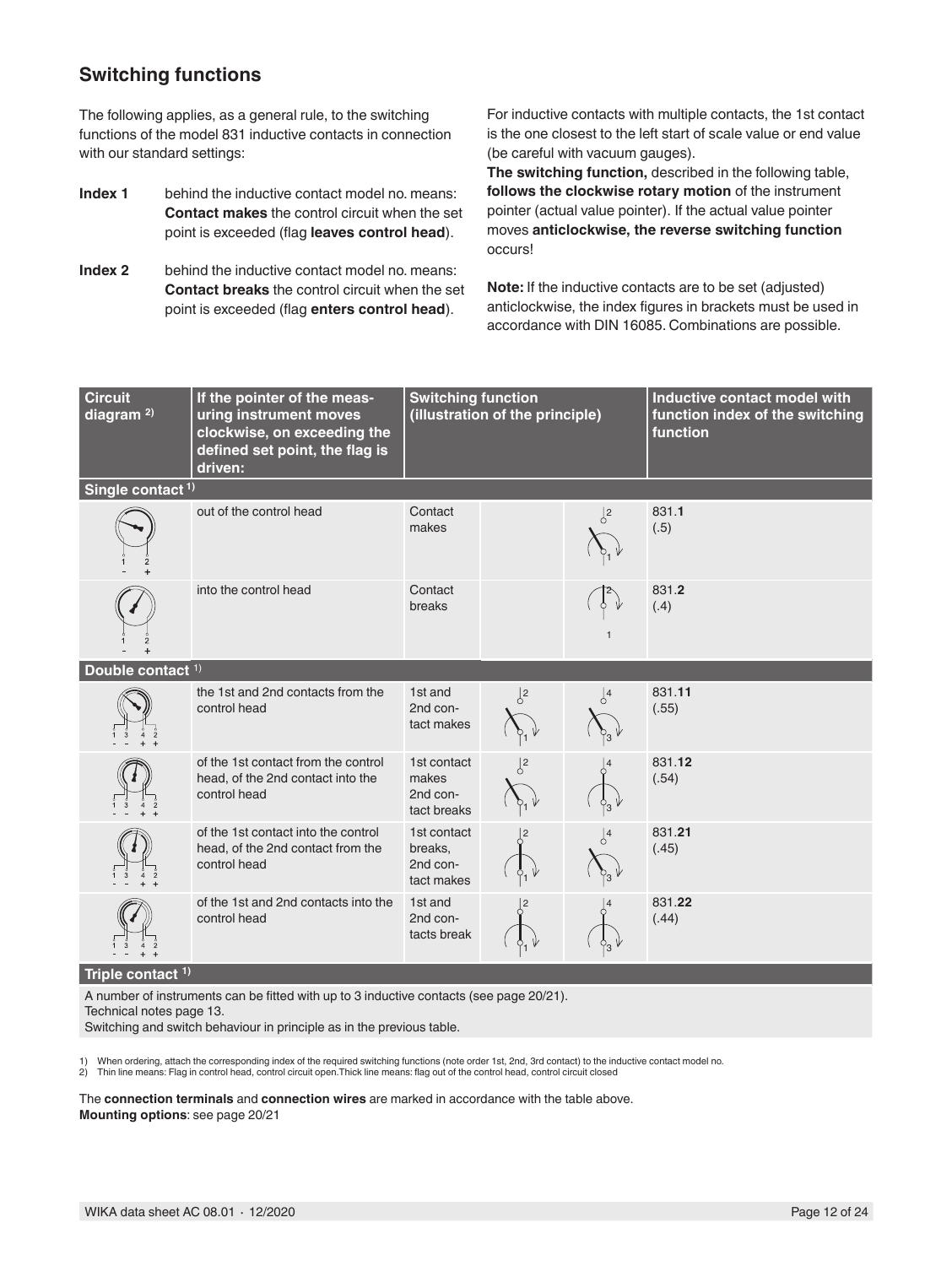### **Triple contact**

With inductive contacts in the triple design, the setting of all three contacts to the same set point is not physically possible. Either the left  $(= no. 1$  contact) or the right contact  $(= no. 3)$ contact) must be separated by  $\geq 30^{\circ}$  to the left or the right of the two set pointers, which may be set to the same value:

#### **Examples**



2nd and 3rd contacts can be set to the same value

1st and 2nd contacts can be set to the same value

3rd contact set to the right ≥ 30°

#### **Combination of all triple contacts**

| The 1st set pointer is set<br>approx. $30^\circ$ to the left | The 3rd set pointer is set<br>approx. $30^\circ$ to the right |
|--------------------------------------------------------------|---------------------------------------------------------------|
| Model                                                        | Model                                                         |
| 831.1.11                                                     | 831.11.1                                                      |
| 831.1.12                                                     | 831.11.2                                                      |
| 831.1.21                                                     | 831.12.1                                                      |
| 831.1.22                                                     | 831.12.2                                                      |
| 831.2.11                                                     | 831.21.1                                                      |
| 831.2.12                                                     | 831.21.2                                                      |
| 831.2.21                                                     | 831.22.1                                                      |
| 831.2.22                                                     | 831.22.2                                                      |
|                                                              |                                                               |

## **Special versions with inductive contacts**

■ Safety inductive contact, model 831 SN and 831 S1N For safety-critical applications, such as for the construction of self-monitoring controls, type-tested components must be used. Corresponding certifications are available for the model 831 SN and model 831 S1N safety inductive contacts. The pre-condition is operation with a similarly certified fail-safe control unit (isolating amplifier), e.g. model 904.30 KHA6-SH-Ex1 (see page 16). Measuring instruments with safety inductive contacts may be used in zone 1 hazardous areas. Control head used (SN/S1N slot sensor): Model 831 from Pepperl & Fuchs

#### **Switch behaviour, model 831 SN**

If the flag is in the slot sensor, then the output of the downstream control unit (0 signal) **is inhibited**, i.e. the output relay **is de-energised** (= safe state).

For the function index of the switching functions, the emergence of the flag from or insertion into the control head and also the installation options, the same information applies as for model 831 inductive contacts (see page 12).

#### **Switch behaviour, model 831 S1N**

If the flag is not in, but rather **outside** the slot sensor, then the output of the downstream control unit (0 signal) is inhibited, i.e. the output relay **is de-energised** (= **safe state**).

For the function index of the switching functions, the same information applies as for model 831 inductive contacts with the following difference:

- **Index 1** behind the inductive contact model no. means: **Contact breaks** the control circuit when the set point is exceeded in the clockwise direction (flag **enters control head**).
- **Index 2** after the inductive contact model no. means: **Contact breaks** the control circuit when the set point is exceeded in the clockwise direction (flag moves out of the control head).

Mounting options in accordance with table on page 20/21.

### ■ **Triple contact NS 160, settable to one set point** lf the setting of 3 contacts to a single set point is absolutely needed, then this can be achieved with NS 160 through the use of a smaller control head. This must be defined on ordering.

#### ■ **Quadruple contacts**

With NS 144 x 72 panel-mount pressure gauges with a single measuring system, up to 4 inductive contacts are possible (see page 20).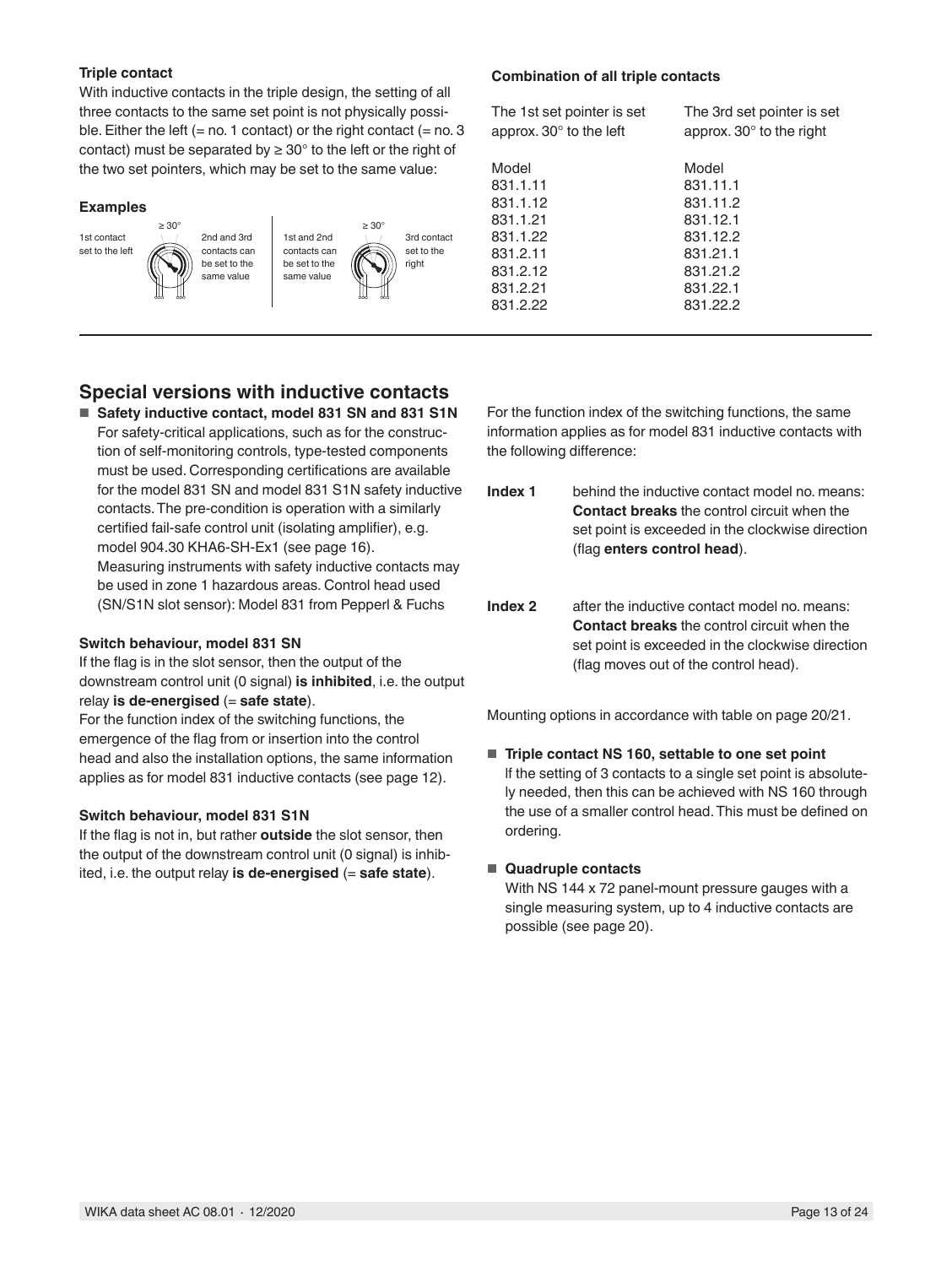## **Electronic contact model 830 E**

### **Description, application**

Direct switching of small capacities which are usually required in connection with a PLC can be realised by this inductive contact with integrated amplifier model 830 E which is factory-installed directly into the measuring instrument.

The usual advantages of inductive contacts, such as fail-safe contact operation, no wear due to proximity contact operation as well as practically no effect on the measuring system, also apply here.

### **No additional control unit is required.**

The electronic contact can be selected with 2- or 3-wire design and is implemented with PNP output. The operating voltage is DC 10 ... 30 V. The maximum switching current is 100 mA.

The model 830 E electronic contact is **not intrinsically safe** and therefore not suitable for applications in hazardous areas!

For further specifications, see page 15.

For the function index of the switching functions, the same information applies as for model 831 inductive contacts with the following difference:

- **Index 1** behind the inductive contact model no. means: **Contact breaks** the control circuit when the set point is exceeded in the clockwise direction (flag **enters control head**).
- **Index 2** after the inductive contact model no. means: **Contact breaks** the control circuit when the set point is exceeded in the clockwise direction (flag moves out of the control head).

**Note**: The direction of the action of the flag is also reversible, as with model 831!

### **Electrical connection**

Control and switching electronics in the sensor, electrical connection via cable socket

- To connect a PLC control unit or for direct switching of small capacities
- PNP transistor

With PNP switching instruments, the switched output is a connection towards PLUS. The load  $R_1$  between the switched output and the MINUS should be selected in a way not to exceed the maximum switching current of 100 mA.

- Flag emerges from slot sensor: Contact open (output not active)
- Flag retreats into slot sensor: Contact closed (output active)

#### **2-wire system (standard)**



#### **3-wire system**

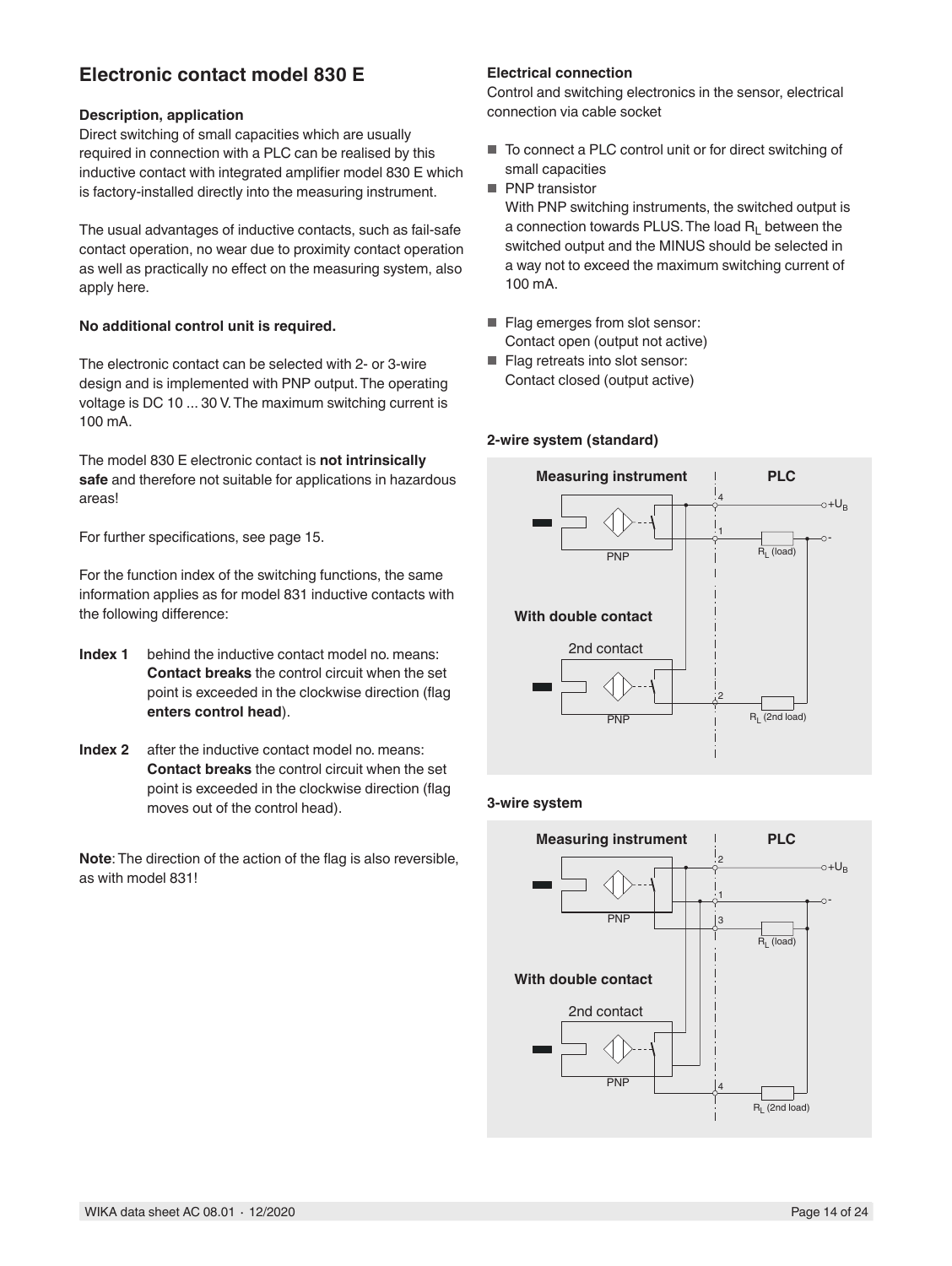| <b>Specifications</b>                 | Electronic contact model 830 E                                                     |
|---------------------------------------|------------------------------------------------------------------------------------|
| Power supply                          | DC 10  30 V                                                                        |
| <b>Residual ripple</b>                | max. 10 %                                                                          |
| No-load current                       | $\leq 10$ mA                                                                       |
| <b>Switching current</b>              | $\leq 100$ mA                                                                      |
| <b>Residual current</b>               | $\leq 100 \mu A$                                                                   |
| <b>Function of switching element</b>  | Normally open                                                                      |
| Type of output                        | <b>PNP</b> transistor                                                              |
| Voltage drop (with Imax.)             | $\leq 0.7 V$                                                                       |
| Reverse polarity protection           | conditional $U_B$ (the switched output 3 or 4 must never be set directly to minus) |
| <b>Anti-inductive protection</b>      | 1 kV, 0.1 ms, 1 k $\Omega$                                                         |
| <b>Oscillator frequency</b>           | Approx. 1,000 kHz                                                                  |
| <b>EMC</b>                            | Per EN 60947-5-2                                                                   |
| Ambient conditions and<br>temperature | In accordance with measuring instrument                                            |
| <b>Installation</b>                   | Direct in measuring instrument, maximum 2 inductive contacts possible              |

## **Dimensions of the control units for inductive contacts**



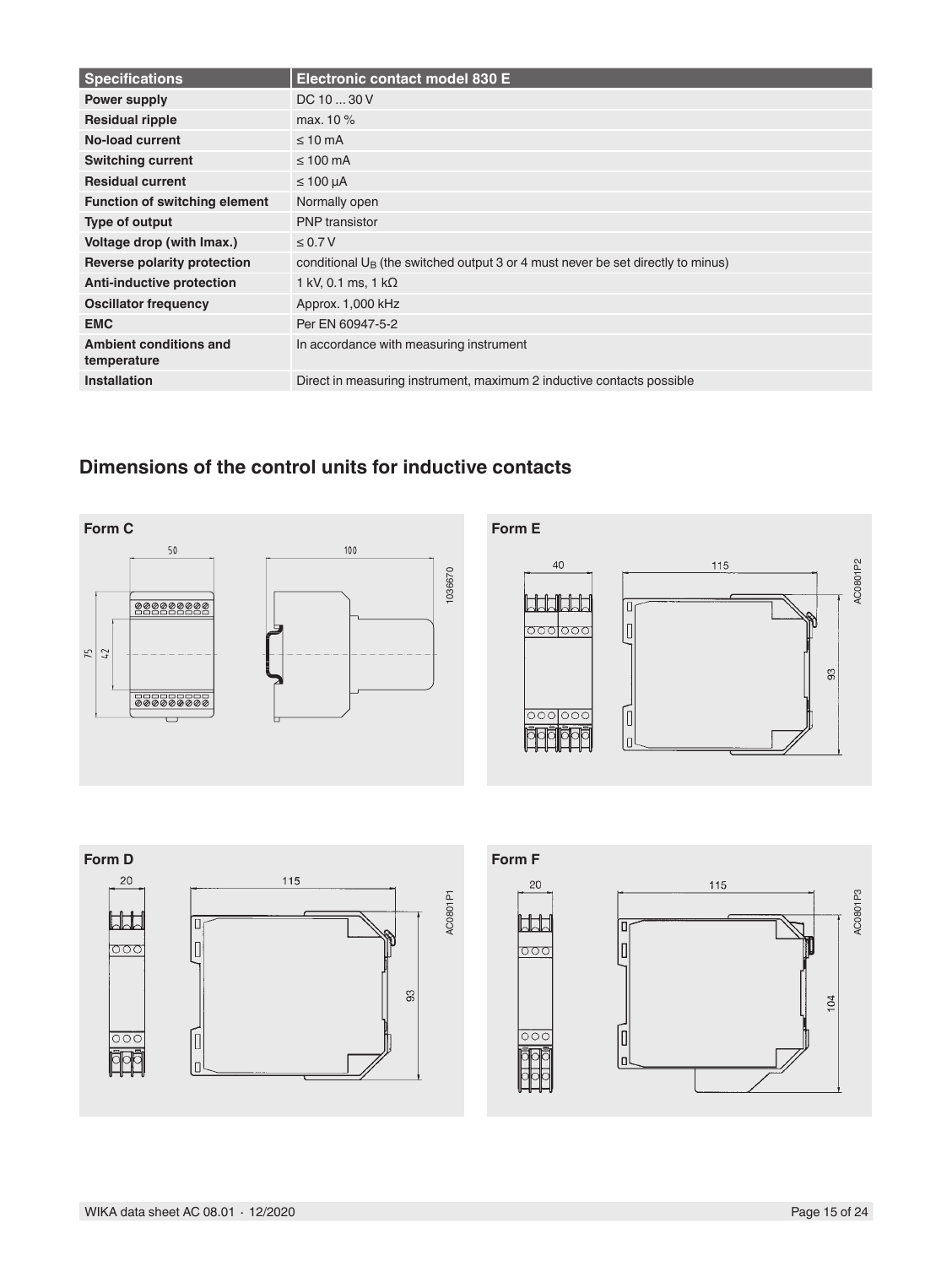## **Control units for inductive contacts**

Ex versions (for connection example, see page 23)

### **Control unit, model 904.28 KFA6-SR2-Ex1.W**

- For operating one measuring instrument with one inductive contact
- Intrinsically safe control circuit [EEx ia] IIC in accordance with EN 50227 and NAMUR
- 1 relay output with change-over contact
- LED status display for mains (green), relay output (yellow) and line break (red)
- Add-on case form D

### **Note**

Direction of action can be set with the slide switch, S1:

| Operating current:    | Switch S1 in position I  |
|-----------------------|--------------------------|
| Quiescent current:    | Switch S1 in position II |
| Line break detection: | Switch S3 in position I  |

### **Control unit model 904.29 KFA6-SR2-Ex2.W**

- To operate one measuring instrument with two inductive contacts or for two measuring instruments with only one inductive contact
- Intrinsically safe control circuit [EEx ia] IIC in accordance with EN 50227 and NAMUR
- 2 relay outputs with 1 change-over contact each
- LED status display for mains (green), 2 x relay output (yellow) and 2 x line break (red)
- Add-on case, form F

### **Note**

Direction of action can be set with the slide switches, S1 & S2:

Line break detection: Switch S3 in position I

Operating current: Switch S1 and S2 in position I Quiescent current: Switch S1 and S2 in position II

### **Fail-safe control unit**

For safety-relevant circuits, type-tested parts are mandatory. Such approvals are provided by the **SN or S1N safety inductive contacts** (see page 13). If these inductive contacts are operated **together** with the **model 904.30 failsafe control unit**, this arrangement corresponds to the TÜV safety requirements for important circuits and is self-monitoring. If an error occurs (mechanical damage, power failure, component failure, short circuit, line break) within the circuit, the safe state is always established at the output.

### **Model 904.30 KHA6-SH-Ex1**

- Fail-safe control unit
- For operating one measuring instrument with one SN or S1N fail-safe inductive contact
- Control circuit intrinsically safe [EEx ia] IIC
- 1 safety-related relay output, 1 incrementing output and 1 passive electronic output







- LED status display for mains (green), relay output (yellow) and line-break and short circuit (red)
- Add-on case form E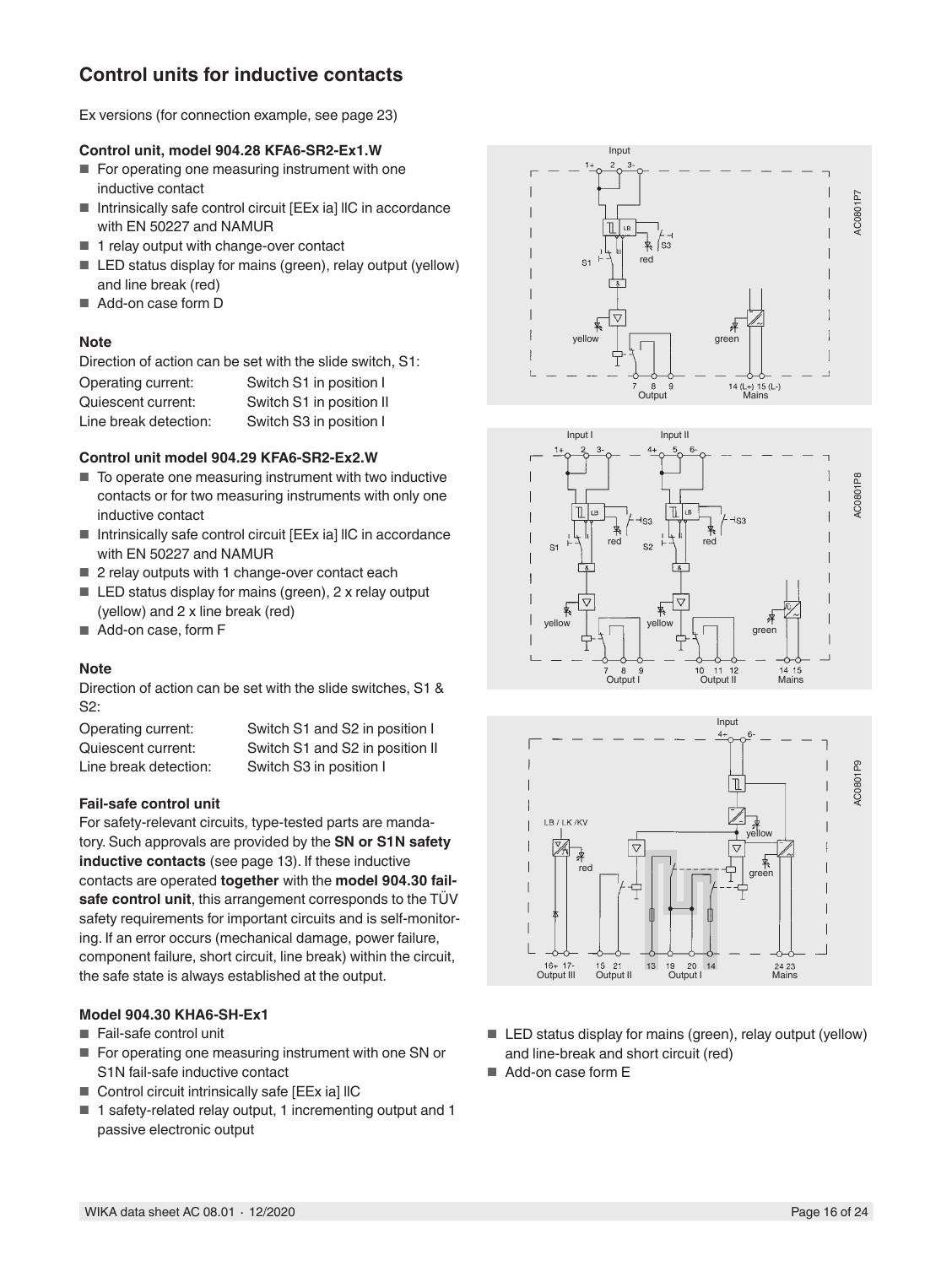| <b>Specifications of the</b><br>control units       | <b>Model 904.28</b><br>KFA6-SR2-Ex1.W                       | <b>Model 904.29</b><br>KFA6-SR2-Ex2.W               | Model 904.30 fail-safe<br>KHA6-SH-Ex1 |
|-----------------------------------------------------|-------------------------------------------------------------|-----------------------------------------------------|---------------------------------------|
| <b>Supply</b>                                       |                                                             |                                                     |                                       |
| Power supply                                        | AC 230 V $\pm$ 0 %, 45  65 Hz                               | AC 230 V $\pm$ 0 %, 45  65 Hz                       | AC 85  253 V, 45  65 Hz               |
| <b>Power consumption</b>                            | 1 VA                                                        | 1.3 VA                                              | 3 VA                                  |
| Input                                               |                                                             |                                                     |                                       |
| Quantity                                            | $\mathbf{1}$                                                | 2                                                   | $\mathbf{1}$                          |
| Open-circuit voltage                                | DC <sub>8</sub> V                                           | DC <sub>8</sub> V                                   | DC 8.4 V                              |
| <b>Short-circuit current</b>                        | 8 mA                                                        | 8 mA                                                | $11.7 \text{ mA}$                     |
| <b>Switch point</b>                                 | $1.2 \text{ mA} \leq \text{Is} \leq 2.1 \text{ mA}$         | $1.2 \text{ mA} \leq \text{Is} \leq 2.1 \text{ mA}$ | 2.1 mA $\leq$ ls $\leq$ 5.9 mA        |
| <b>Switch hysteresis</b>                            | approx. 0.2 mA                                              | approx. 0.2 mA                                      |                                       |
| <b>Control line resistance</b>                      | 100 Ohm                                                     | 100 Ohm                                             | 50 Ohm                                |
| <b>Voltage</b>                                      | $U_0 \le DC 10.6 V$                                         | $U_0 \le DC 10.6 V$                                 | $U_0 \le DC$ 59,56 V                  |
| <b>Current</b>                                      | $I_0 \le 19,1 \text{ mA}$                                   | $I_0 \le 19, 1 \text{ mA}$                          | $I_0 \le 16.8$ mA                     |
| <b>Power</b>                                        | $P_0 \leq 51$ mW                                            | $P_0 \leq 51$ mW                                    | $P_0 \leq 41$ mW                      |
| Ignition protection type                            | [EEx ia] IIC                                                | [EEx ia] IIC                                        | [EEx ia] IIC                          |
| Perm. external capacitance                          | $2.9 \mu F$                                                 | $2.9 \mu F$                                         | 650 nF                                |
| Perm, external inductance                           | 100 mH                                                      | 100 mH                                              | 5 mH                                  |
| Output                                              |                                                             |                                                     |                                       |
|                                                     |                                                             |                                                     |                                       |
| <b>Relay outputs</b>                                | 1 change-over contact                                       | 1 change-over contact each                          | 1 safety-related relay output         |
| <b>Load capacity AC</b>                             | 253 V, 2 A, 500 VA, $\cos \phi > 0.7$                       | 253 V, 2 A, 500 VA, $\cos \varphi > 0.7$            | 250 V, 1 A, $\cos \varphi > 0.7$      |
| <b>Load capacity DC</b>                             | 40 V, 2 A; resistive load                                   | 40 V, 2 A; resistive load                           | 24 V, 1 A; resistive load             |
| <b>Rise delay</b>                                   | approx. 20 ms                                               | approx. 20 ms                                       | 20 ms                                 |
| <b>Fall delay</b>                                   | approx. 20 ms                                               | approx. 20 ms                                       | 20 ms                                 |
| Max. switching frequency                            | $10$ Hz                                                     | $10$ Hz                                             | 5 Hz                                  |
| <b>Ambient conditions</b>                           |                                                             |                                                     |                                       |
| Lower limit temperature                             | $-20 °C$                                                    | $-20 °C$                                            | $-20 °C$                              |
| <b>Upper limit temperature</b>                      | $+60 °C$                                                    | $+60 °C$                                            | $+60 °C$                              |
| Perm. relative humidity                             | max. 75%                                                    | max. 75%                                            | max. 75%                              |
| Ingress protection per IEC/<br><b>EN 60529</b>      | <b>IP20</b>                                                 | <b>IP20</b>                                         | <b>IP20</b>                           |
| Case                                                |                                                             |                                                     |                                       |
| <b>Form</b>                                         | Add-on case                                                 | Add-on case                                         | Add-on case                           |
| <b>Dimensions in accordance</b><br>with the drawing | Form D, page 15                                             | Form F, page 15                                     | Form E, page 15                       |
| <b>Mounting</b>                                     | on standard rail 35 x 7.5 mm (DIN EN 50022) or screw fixing |                                                     |                                       |
| Weight                                              | approx. 0.15 kg                                             | approx. 0.15 kg                                     | approx. 0.28 kg                       |

Further control units are available for operation with a voltage supply of DC 20 ... 30 V:

- Model 904.31 (KFD2-SR2- Ex1.W) 1 relay output Order number: 2114003
- Model 904.32 (KFD2-SR2- Ex2.W) 2 relay outputs Order number: 2143569
- Model 904.33 (KFD2-SH- Ex1) 1 safety-related relay output (DC 20 ... 35 V) Order number: 2307618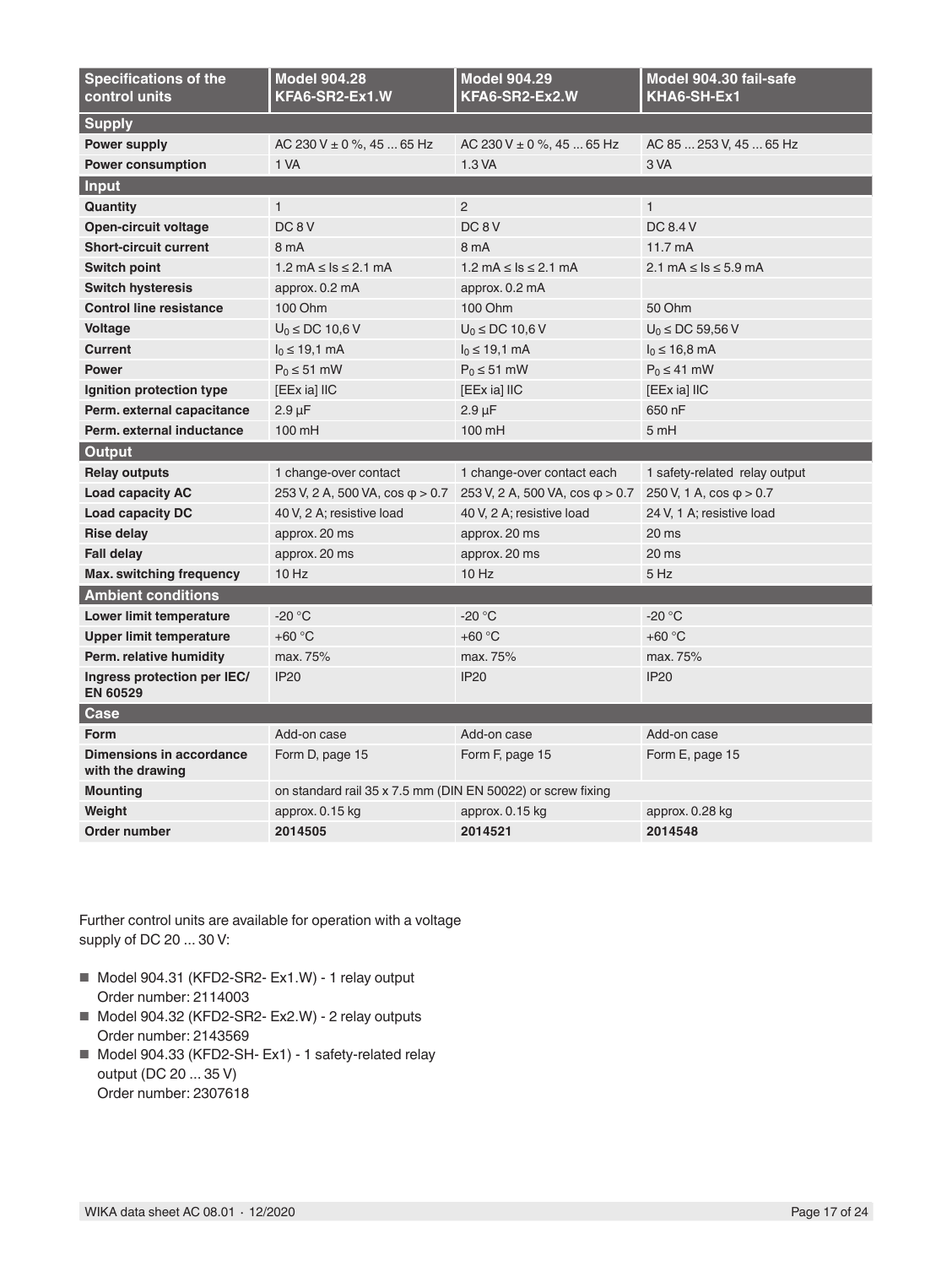## **Control units for inductive contacts**

## **Non-Ex versions**

(for connection example, see page 23)

### **Control unit model 904.25 MSR 010-I**

- For operating one measuring instrument with one inductive contact
- 1 relay output with 1 change-over contact
- Add-on case form C



### **Control unit model 904.26 MSR 020-I**

- To operate one measuring instrument with two inductive contacts or for two measuring instruments with only one inductive contact
- 2 relay outputs with 1 change-over contact each
- Add-on case form C



#### **Control unit model 904.27 MSR 011-I**

- For two-point control (interval switching in conjunction with model 831.12 inductive contacts)
- 1 relay output with 1 change-over contact
- Add-on case form C

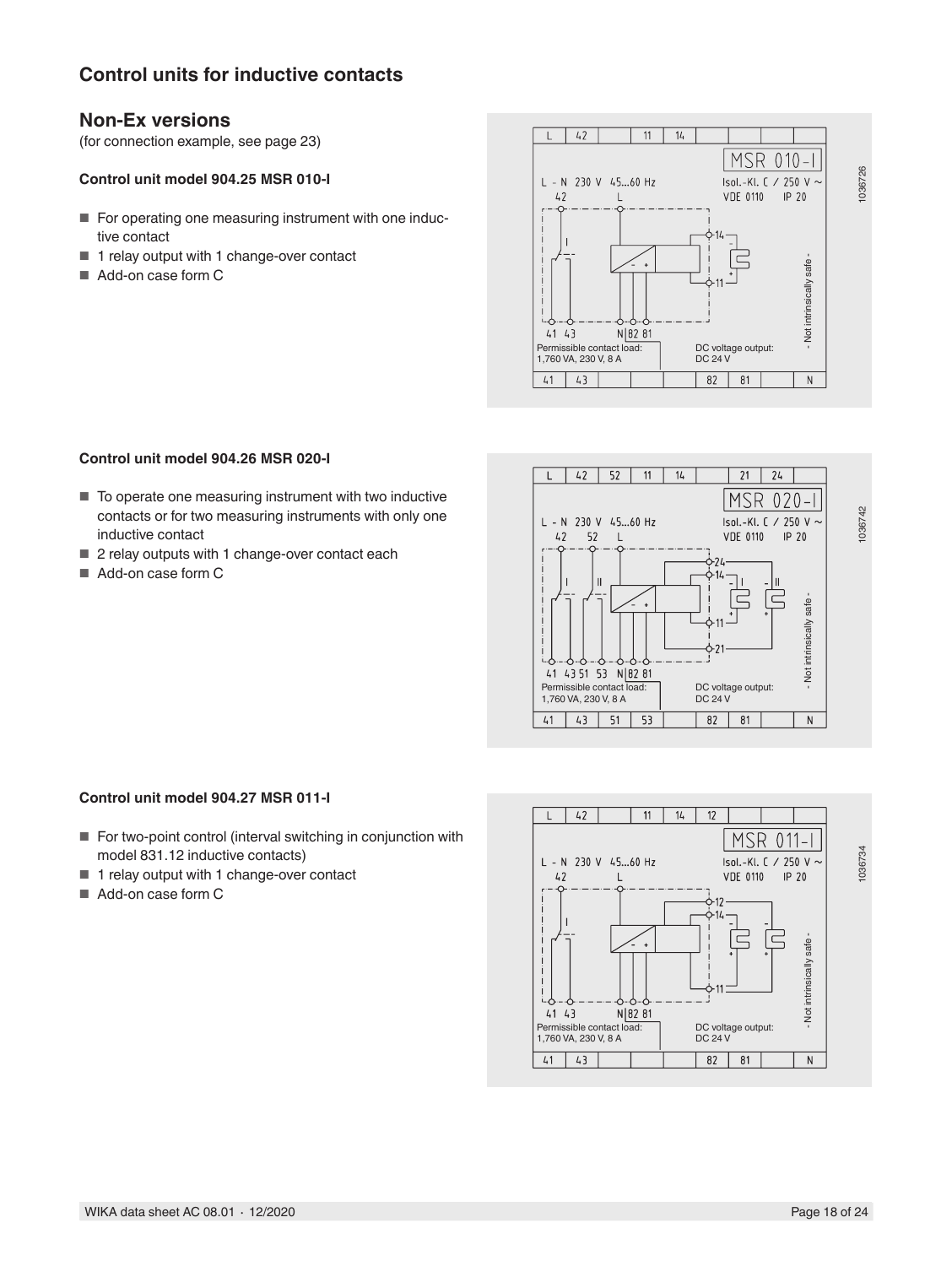| <b>Specifications</b><br>of the control units | <b>Model 904.25</b><br><b>MSR 010-I</b>                                                      | <b>Model 904.26</b><br><b>MSR 020-I</b> | <b>Model 904.27</b><br><b>MSR 011-I</b> |  |  |  |  |  |
|-----------------------------------------------|----------------------------------------------------------------------------------------------|-----------------------------------------|-----------------------------------------|--|--|--|--|--|
| <b>Supply</b>                                 |                                                                                              |                                         |                                         |  |  |  |  |  |
| <b>Power supply</b>                           | AC 230 V -10 % / +6 %, 45  60 Hz                                                             |                                         |                                         |  |  |  |  |  |
| <b>Power consumption</b>                      | approx. 2.5 VA                                                                               |                                         |                                         |  |  |  |  |  |
| Input                                         |                                                                                              |                                         |                                         |  |  |  |  |  |
| Quantity                                      | $\mathbf{1}$                                                                                 | $\overline{2}$<br>$\overline{2}$        |                                         |  |  |  |  |  |
| <b>Control voltage</b>                        | DC 8.5 V (typical)                                                                           |                                         |                                         |  |  |  |  |  |
| <b>Short-circuit current</b>                  | $I_k$ approx. 5 mA                                                                           |                                         |                                         |  |  |  |  |  |
| <b>Switch point</b>                           | 1.5 mA typical                                                                               |                                         |                                         |  |  |  |  |  |
| <b>Switch hysteresis</b>                      | approx. 0.2 mA                                                                               |                                         |                                         |  |  |  |  |  |
| Output                                        |                                                                                              |                                         |                                         |  |  |  |  |  |
| <b>Relay outputs</b>                          | 1 change-over contact<br>1 change-over contact each<br>2 change-over contacts                |                                         |                                         |  |  |  |  |  |
| Load capacity                                 | AC 230 V / 8 A / 1.760 VA                                                                    |                                         |                                         |  |  |  |  |  |
| <b>Rise delay</b>                             | approx. 10 ms                                                                                |                                         |                                         |  |  |  |  |  |
| <b>Fall delay</b>                             | approx. 10 ms                                                                                |                                         |                                         |  |  |  |  |  |
| Voltage output                                | DC 24 V max, 20 mA                                                                           |                                         |                                         |  |  |  |  |  |
| <b>Ambient conditions</b>                     |                                                                                              |                                         |                                         |  |  |  |  |  |
| Lower limit temperature                       | $0^{\circ}C$                                                                                 |                                         |                                         |  |  |  |  |  |
| <b>Upper limit temperature</b>                | $+70 °C$                                                                                     |                                         |                                         |  |  |  |  |  |
| Perm. relative humidity                       | max. 75 %                                                                                    |                                         |                                         |  |  |  |  |  |
| Ingress protection per IEC/EN 60529           | Case: IP40 / terminals: IP20                                                                 |                                         |                                         |  |  |  |  |  |
| <b>Case</b>                                   |                                                                                              |                                         |                                         |  |  |  |  |  |
| Dimensions in accordance with the<br>drawing  | Form C, page 15                                                                              |                                         |                                         |  |  |  |  |  |
| <b>Material</b>                               | Polyamide 6.6, colour green                                                                  |                                         |                                         |  |  |  |  |  |
| <b>Mounting</b>                               | on standard rail 35 x 7.5 mm (DIN EN 50022) or individual mounting with accompanying adapter |                                         |                                         |  |  |  |  |  |
| Weight                                        | approx. 0.24 kg<br>approx. 0.27 kg<br>approx. 0.24 kg                                        |                                         |                                         |  |  |  |  |  |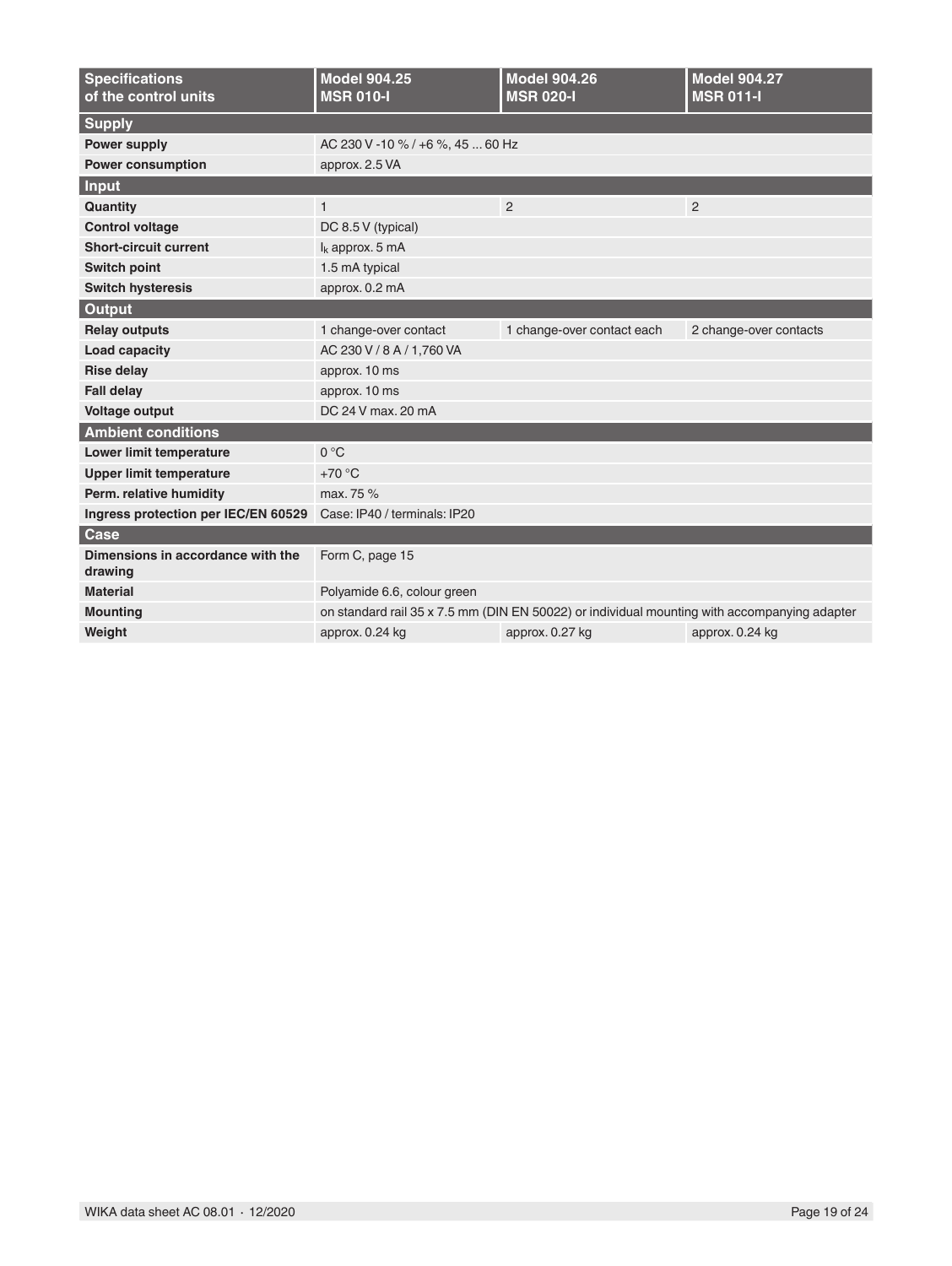## **Mounting possibilities for switch contacts in pressure gauges**

**Number of possible contacts in connection with the full scale value (= scale range)**

| <b>Model</b>           | <b>NS</b> | <b>Electrical</b><br>connection | <b>Magnetic snap-action contact</b><br>model 821 |                         |                          |                          | <b>Inductive contact model 831</b><br>Electronic contact model 830 E <sup>1)</sup> |                |                          |                                 |
|------------------------|-----------|---------------------------------|--------------------------------------------------|-------------------------|--------------------------|--------------------------|------------------------------------------------------------------------------------|----------------|--------------------------|---------------------------------|
|                        |           |                                 | <b>Number of contacts</b>                        |                         |                          |                          | <b>Number of contacts</b>                                                          |                |                          |                                 |
|                        |           |                                 | 1                                                | $\overline{2}$          | $\vert$ 3                | $4^{2}$                  | п                                                                                  | $\overline{2}$ | $3^{3}$                  | 4                               |
|                        |           |                                 |                                                  | Full scale value in bar |                          |                          | Full scale value in bar                                                            |                |                          |                                 |
| 212.20                 | 100, 160  | A                               | $\mathbf{1}$                                     | 1.6                     | $\overline{4}$           | $\overline{4}$           | $\mathbf{1}$                                                                       | 1.6            | 1.6                      | ÷,                              |
| 232.50                 | 100, 160  | A                               | $\mathbf{1}$                                     | 1.6                     | 2.5                      | 2.5                      | 0.6                                                                                | $\mathbf{1}$   | 1.6                      | ÷,                              |
| 233.50                 | 100, 160  | A                               | $\mathbf{1}$                                     | 1.6                     | 2.5                      | 2.5                      | 0.6                                                                                | $\mathbf{1}$   | 1.6                      | $\blacksquare$                  |
| 232.30, 233.30         | 100       | $\overline{A}$                  | $\mathbf{1}$                                     | 1.6                     | $\overline{4}$           | $\overline{4}$           | $\mathbf{1}$                                                                       | 1.6            | 1.6                      | $\centering \label{eq:reduced}$ |
| 232.30, 233.30         | 160       | B                               | $\mathbf{1}$                                     | 1.6                     | 2.5                      | 2.5                      | 0.6                                                                                | $\mathbf{1}$   | 1.6                      | $\blacksquare$                  |
| 232.36                 | 100       | A                               | $\mathbf{1}$                                     | 1.6                     | $\overline{4}$           | $\overline{4}$           | $\mathbf{1}$                                                                       | 1.6            | 1.6                      | $\blacksquare$                  |
| 312.20                 | 160       | A                               | $1^{5}$                                          | $1^{5}$                 | $1.6^{5}$                | 1.6 <sup>5</sup>         | $\mathbf{1}$                                                                       | $\mathbf{1}$   | 1.6                      | $\overline{\phantom{a}}$        |
| 332.30                 | 160       | B                               | $1^{5}$                                          | $1^{5}$                 | $1.6^{5}$                | $1.6^{5}$                | $\mathbf{1}$                                                                       | $\mathbf{1}$   | 1.6                      | $\overline{\phantom{a}}$        |
| 333.30                 | 160       | B                               | $\blacksquare$                                   | $\blacksquare$          | $\overline{\phantom{a}}$ | $\overline{\phantom{a}}$ | $\overline{1}$                                                                     | $\mathbf{1}$   | 1.6                      | $\blacksquare$                  |
| 4x2.12                 | 100, 160  | A                               | 0.025                                            | 0.025                   | 0.025                    | 0.025                    | 0.025                                                                              | 0.025          | 0.025                    | ÷,                              |
| 4x3.12                 | 100, 160  | A                               | 0.025                                            | 0.025                   | 0.025                    | 0.025                    | 0.025                                                                              | 0.025          | 0.025                    | $\blacksquare$                  |
| 422.20 $4$ )           | 100, 160  | A                               | 0.025                                            | 0.025                   | 0.04                     | 0.04                     | 0.025                                                                              | 0.025          | 0.025                    | ÷,                              |
| 423.20 $4$ )           | 100, 160  | $\overline{A}$                  | 0.025                                            | 0.025                   | 0.04                     | 0.04                     | 0.025                                                                              | 0.025          | 0.025                    | $\overline{\phantom{a}}$        |
| $4x2.30^{4}$           | 100       | $\overline{A}$                  | 0.025                                            | 0.025                   | 0.04                     | 0.04                     | 0.025                                                                              | 0.025          | 0.025                    | $\blacksquare$                  |
| $4x2.30^{4}$           | 160       | B                               | 0.025                                            | 0.025                   | 0.04                     | 0.04                     | 0.025                                                                              | 0.025          | 0.025                    | ÷,                              |
| $4x3.30^{4}$           | 100       | $\overline{A}$                  | 0.025                                            | 0.025                   | 0.04                     | 0.04                     | 0.025                                                                              | 0.025          | 0.025                    | $\blacksquare$                  |
| $4x3.30^{4}$           | 160       | B                               | 0.025                                            | 0.025                   | 0.04                     | 0.04                     | 0.025                                                                              | 0.025          | 0.025                    | $\overline{\phantom{a}}$        |
| $4x2.50^{4}$           | 100, 160  | A                               | 0.025                                            | 0.025                   | 0.04                     | 0.04                     | 0.025                                                                              | 0.025          | 0.025                    | $\overline{\phantom{a}}$        |
| $4x3.50^{4}$           | 100, 160  | A                               | 0.025                                            | 0.025                   | 0.04                     | 0.04                     | 0.025                                                                              | 0.025          | 0.025                    | $\blacksquare$                  |
| $432.36$ <sup>4)</sup> | 100       | $\overline{A}$                  | 0.025                                            | 0.025                   | 0.04                     | 0.04                     | 0.025                                                                              | 0.025          | 0.025                    | ÷,                              |
| $432.36$ <sup>4)</sup> | 160       | B                               | 0.025                                            | 0.025                   | 0.04                     | 0.04                     | 0.025                                                                              | 0.025          | 0.025                    | $\blacksquare$                  |
| $433.36$ <sup>4)</sup> | 100       | A                               | 0.025                                            | 0.025                   | 0.04                     | 0.04                     | 0.025                                                                              | 0.025          | 0.025                    | $\centering \label{eq:reduced}$ |
| 433.364)               | 160       | B                               | 0.025                                            | 0.025                   | 0.04                     | 0.04                     | 0.025                                                                              | 0.025          | 0.025                    | $\blacksquare$                  |
| $432.56$ <sup>4)</sup> | 100, 160  | A                               | 0.025                                            | 0.025                   | 0.04                     | 0.04                     | 0.025                                                                              | 0.025          | 0.025                    | $\blacksquare$                  |
| $433.56$ <sup>4)</sup> | 100, 160  | $\mathsf A$                     | 0.025                                            | 0.025                   | 0.04                     | 0.04                     | 0.025                                                                              | 0.025          | 0.025                    | ÷                               |
| 532.52                 | 100, 160  | A                               | 0.04                                             | 0.04                    | 0.04                     | 0.04                     | 0.04                                                                               | 0.04           | 0.04                     | $\blacksquare$                  |
| 532.53                 | 100, 160  | Α                               | 0.04                                             | 0.04                    | 0.04                     | 0.04                     | 0.04                                                                               | 0.04           | 0.04                     | $\blacksquare$                  |
| 532.54                 | 100, 160  | A                               | 0.025                                            | 0.025                   | 0.04                     | 0.04                     | 0.025                                                                              | 0.025          | 0.025                    | $\overline{\phantom{a}}$        |
| 6xx.50                 | 100       | $\overline{A}$                  |                                                  |                         | $\frac{1}{2}$            | $\overline{a}$           | 0.1                                                                                | 0.1            | ÷,                       | $\overline{\phantom{a}}$        |
| 632.51                 | 100, 160  | A                               | 0.0025                                           | 0.0025                  | $\overline{a}$           | $\overline{a}$           | 0.0025                                                                             | 0.0025         | 0.0025                   | $\overline{\phantom{a}}$        |
| 711.12                 | 100, 160  | A                               | $\mathbf{1}$                                     | 1.6                     | $\overline{4}$           | $\overline{\phantom{a}}$ | $\mathbf{1}$                                                                       | $\mathbf{1}$   | $\overline{\phantom{a}}$ | $\overline{a}$                  |
| 732.02                 | 100       | A                               | $\mathbf{1}$                                     | 1.6                     | $\overline{4}$           | $\overline{\phantom{m}}$ | $\mathbf{1}$                                                                       | $\mathbf{1}$   | $\overline{a}$           | $\overline{\phantom{a}}$        |
| 732.14                 | 100, 160  | A                               | 0.06                                             | 0.06                    | 0.1                      | 0.1                      | 0.06                                                                               | 0.06           | 0.1                      | $\centering \label{eq:reduced}$ |
| 733.14                 | 100, 160  | A                               | 0.06                                             | 0.06                    | 0.1                      | 0.1                      | 0.06                                                                               | 0.06           | 0.1                      | $\overline{\phantom{a}}$        |
| $732.51$ <sup>4)</sup> | 100, 160  | A                               | 0.025                                            | 0.025                   | 0.04                     | 0.04                     | 0.025                                                                              | 0.025          | 0.025                    | ÷                               |
| 736.51                 | 100, 160  | A                               | $0.0025^{6}$                                     | $0.0025$ <sup>6)</sup>  | $\overline{a}$           | $\overline{a}$           | 0.0025                                                                             | 0.0025         | 0.0025                   | $\frac{1}{2}$                   |

1) Electronic contact model 830 E only 1 or 2 contacts

2) The setting of all four contacts to a single set point is not possible in the standard version.

Either the left (= no. 1 contact) or the right contact (= no. 4 contact) must be separated by approx. 30° (for NS 100 instruments) and by approx. 15° (for NS 160 instruments) to the left or the right of the three other set pointers (which may be set to the same value).If the setting of all four contacts to a single set point is absolutely needed, then this is possible with NS 160 as a special case (using a smaller control head) and must be specified on ordering.

4) Scale range 0 ... 0.025 bar: Class 2.5

5) Without magnet

6) With flammable, explosive gases, after feasibility test

<sup>3)</sup> With circular instruments, the setting of all three contacts to a single set point is not possible in the standard design. Either the left (= no. 1 contact) or the right contact (= no. 3 contact)<br>must be separated by approx. 30° to the left or the right of the two set pointers (which may<br>be set to the same value). If th needed, then this is possible with NS 160 as a special case (using a smaller control head) and must be specified on ordering. See also page 13.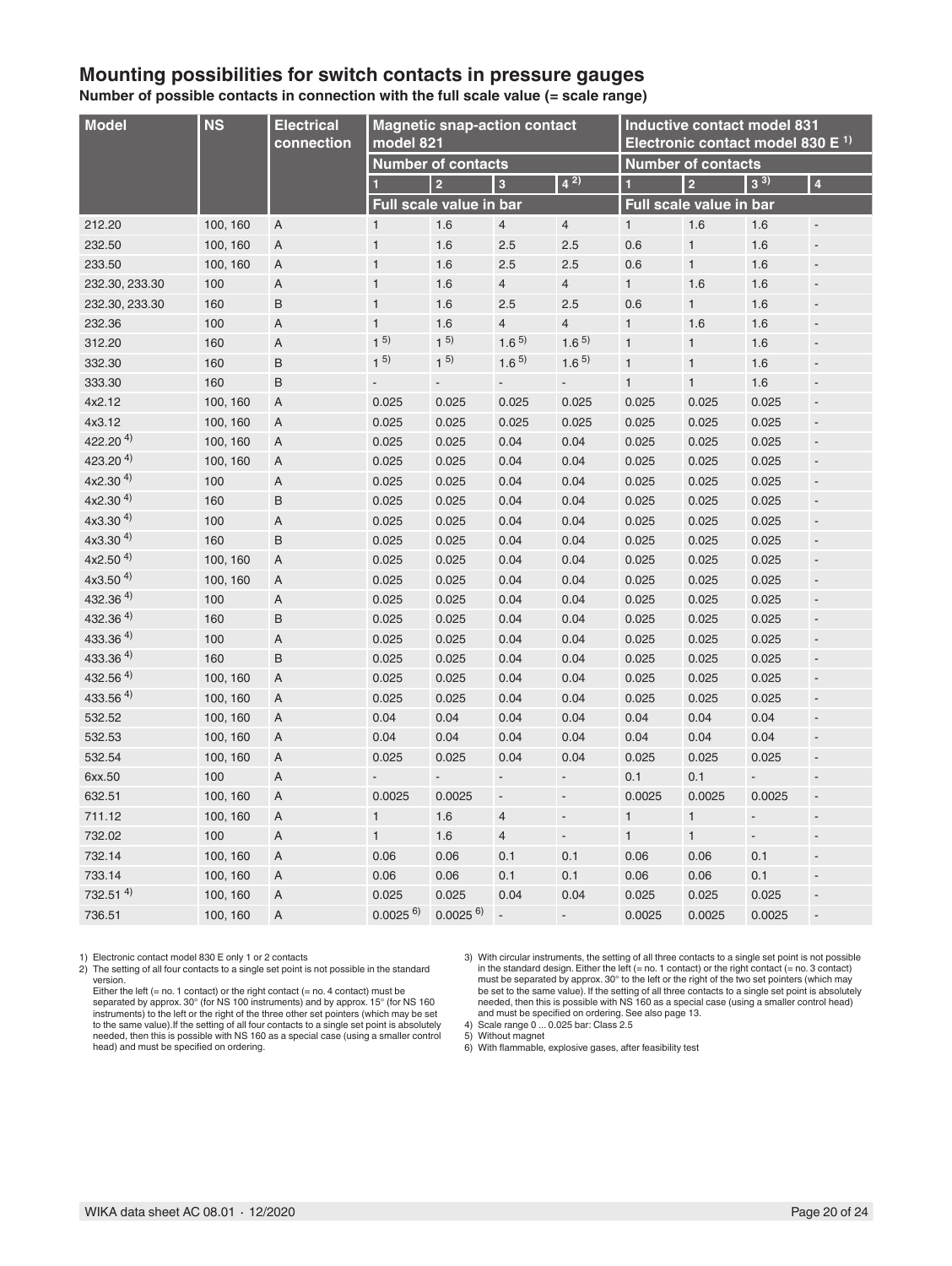## **Mounting possibilities for switch contacts in temperature measuring instruments**

| Temperature<br>measuring<br><b>l</b> instrument |           | <b>Electrical</b><br>connection contact | <b>Magnetic snap-action</b><br>Model 821 |                           | Sliding contact <sup>1)</sup><br>Model 811 |                           |                           | Inductive contact model 831<br><b>Electronic contact</b><br>model 830 $E^{2}$ |                           |                           |                           |
|-------------------------------------------------|-----------|-----------------------------------------|------------------------------------------|---------------------------|--------------------------------------------|---------------------------|---------------------------|-------------------------------------------------------------------------------|---------------------------|---------------------------|---------------------------|
| <b>Model</b>                                    | <b>NS</b> |                                         | <b>Number of contacts</b>                |                           | Number of contacts                         |                           | Number of contacts        |                                                                               |                           |                           |                           |
| <b>series</b>                                   |           |                                         |                                          | $\overline{2}$            | <b>B</b>                                   |                           | l 2                       | <b>3</b>                                                                      |                           | $\overline{2}$            | R                         |
| 55                                              | 100       | $\overline{A}$                          | on request                               |                           |                                            | $\boldsymbol{\mathsf{x}}$ | $\mathsf{x}$              | $\overline{\phantom{a}}$                                                      | $\boldsymbol{\mathsf{x}}$ | $\boldsymbol{\mathsf{x}}$ |                           |
| 55                                              | 160       | B                                       | on request                               |                           |                                            | $\boldsymbol{\mathsf{x}}$ | $\boldsymbol{\mathsf{x}}$ | ۰                                                                             | $\boldsymbol{\mathsf{x}}$ | $\boldsymbol{\mathsf{x}}$ |                           |
| 73                                              | 100       | E                                       | $\boldsymbol{\mathsf{x}}$                | $\mathbf{x}$              | $\boldsymbol{\mathsf{x}}$                  | $\mathsf{x}$              | $\mathsf{x}$              | $\mathbf{x}$                                                                  | $\boldsymbol{\mathsf{x}}$ | $\mathsf{x}$              |                           |
| 73                                              | 160       | Ε                                       | X                                        | $\boldsymbol{\mathsf{x}}$ | $\boldsymbol{\mathsf{x}}$                  | $\boldsymbol{\mathsf{x}}$ | $\mathsf{x}$              | $\boldsymbol{\mathsf{x}}$                                                     | $\boldsymbol{\mathsf{x}}$ | $\boldsymbol{\mathsf{x}}$ | $\boldsymbol{\mathsf{x}}$ |

1) Not with liquid-damped instruments

2) Electronic contact model 830 E only 1 or 2 contacts

## **Electrical standard connections**

For instruments with switch contacts and a max. of 2 contacts, as seen from the front:

- A Cable terminal box from PA 6, black, ingress protection IP65, temperature resistance -40 ... +80 °C, per VDE 0110, lsolation group C/250 V, M20 x 1.5 cable gland (facing downwards), strain relief, 6 screw terminals + PE for conductor cross-section 2.5 mm<sup>2</sup>, fitted on the righthand side of the case
- VDE 0110, Isolation group C2850V MB2 x 15 actobe glants and the conductor cross-section 2.5 mm<sup>2</sup>, fitted on the right-<br>for conductor cross-section 2.5 mm<sup>3</sup>, fitted on the right-<br>tand slot of the case<br>that she case the B Cable terminal box from PA 6, black, ingress protection IP65, temperature resistance -40 ... +80 °C, per VDE 0110, lsolation group C/250 V, M20 x 1.5 cable gland (facing downwards), strain relief, 4 mantle terminals + PE for conductor cross-section 2.5  $mm<sup>2</sup>$ , fitted on the righthand side of the case
- C Terminal block (Luster terminals), for conductor crosssection 2.5 mm<sup>2</sup>, mounted on the rear of the case
- D Rack-mounting terminals DlN 41611 in accordance with VDE 0110 lsolation group C, for conductor cross-section 2.5 mm², mounted on the rear of the case
- E As with A, but mounted on the left of the case.

For instruments with 3 or more contacts and also for special contacts, electrical connection on request

**Option**: Connectors (e.g. DIN 43650) on request



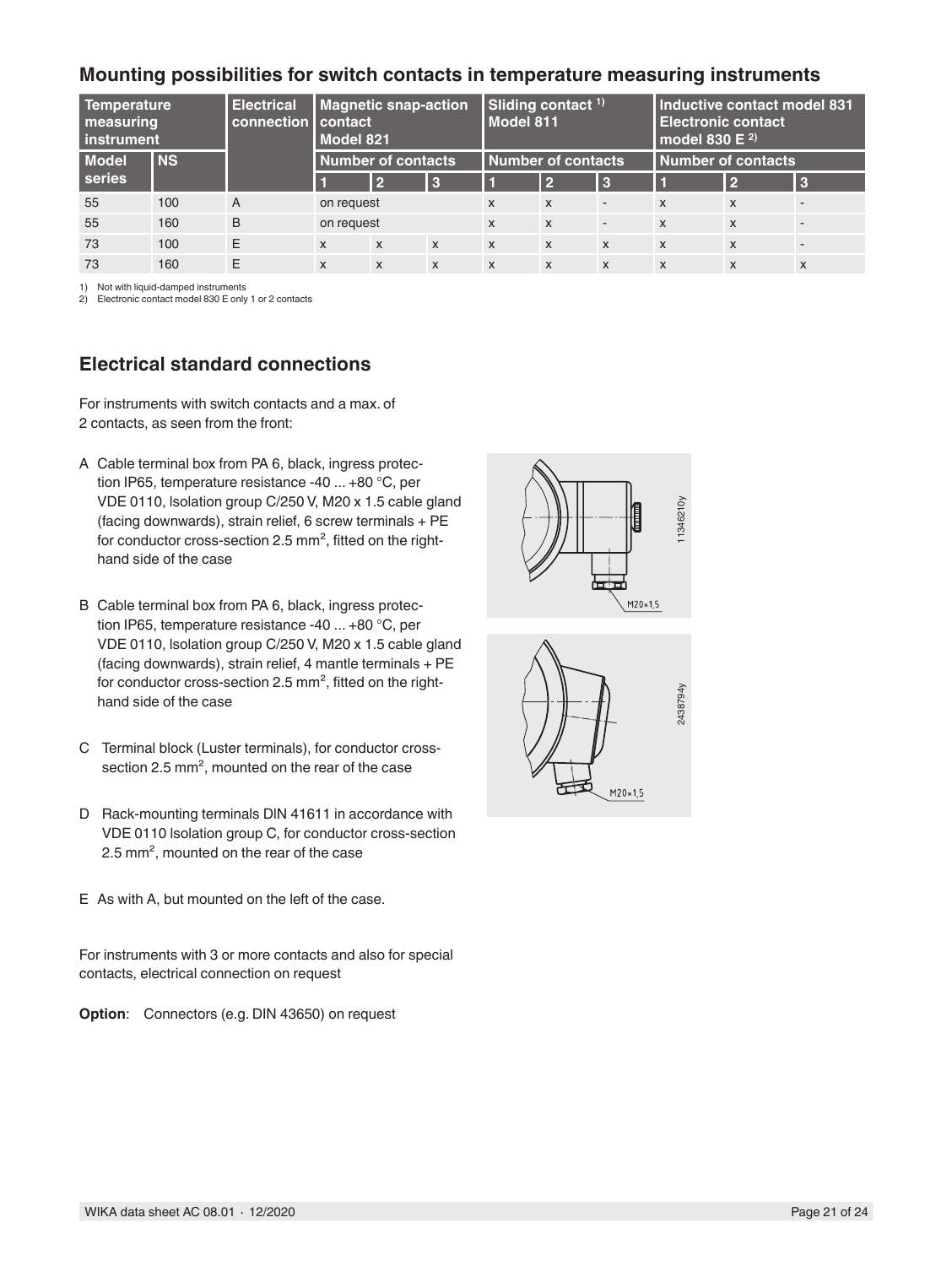## **Dimensions in mm (examples)**

## **Contact instrument NS 100**



| Type of contact              | Dimension X in mm |
|------------------------------|-------------------|
| Single or double contact     | 88                |
| Double (change-over) contact | 113               |
| Triple contact               | 96                |
| Quadruple contact            | 113               |

### **Contact instrument NS 160**



| <b>Type of contact</b>      | <b>Scale range</b>   | Dimension X in mm |
|-----------------------------|----------------------|-------------------|
| Single or double<br>contact | to 0  60 bar $^{1}$  | 102               |
| Double contact              | $\geq 0$ 100 bar     | 116               |
| Triple or quadruple         | to $060$ bar $^{1)}$ | 116               |
| contact                     | $\geq 0$ 100 bar     | 129.5             |

1) As well as with mechanical temperature measuring instruments.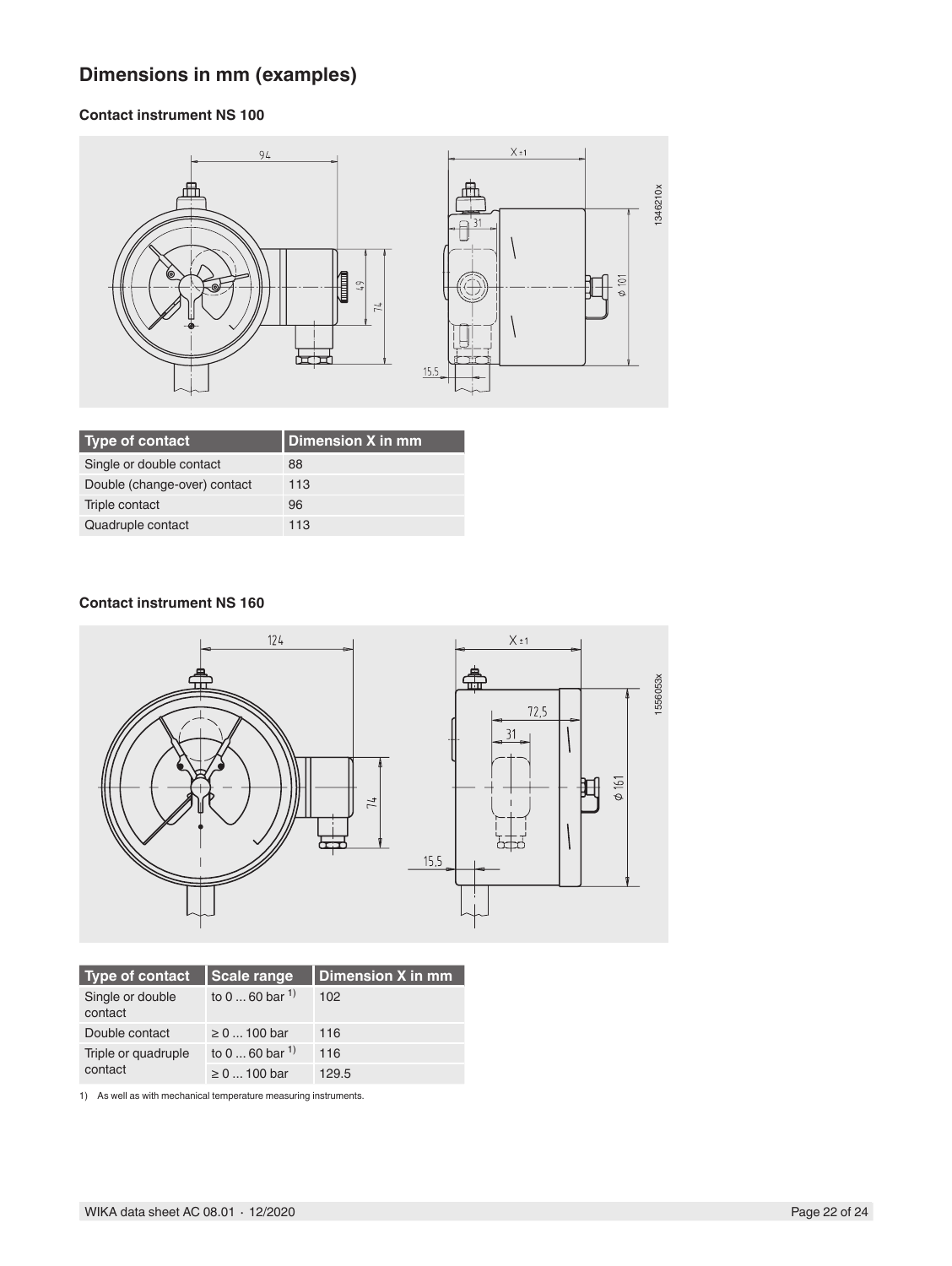## **Connection examples for inductive contacts**

**Ex version, with model 904.28/29/30 control units, K\*A6-SR2(SH)-Ex**



### **Non-Ex version, with model 904.2x control units**